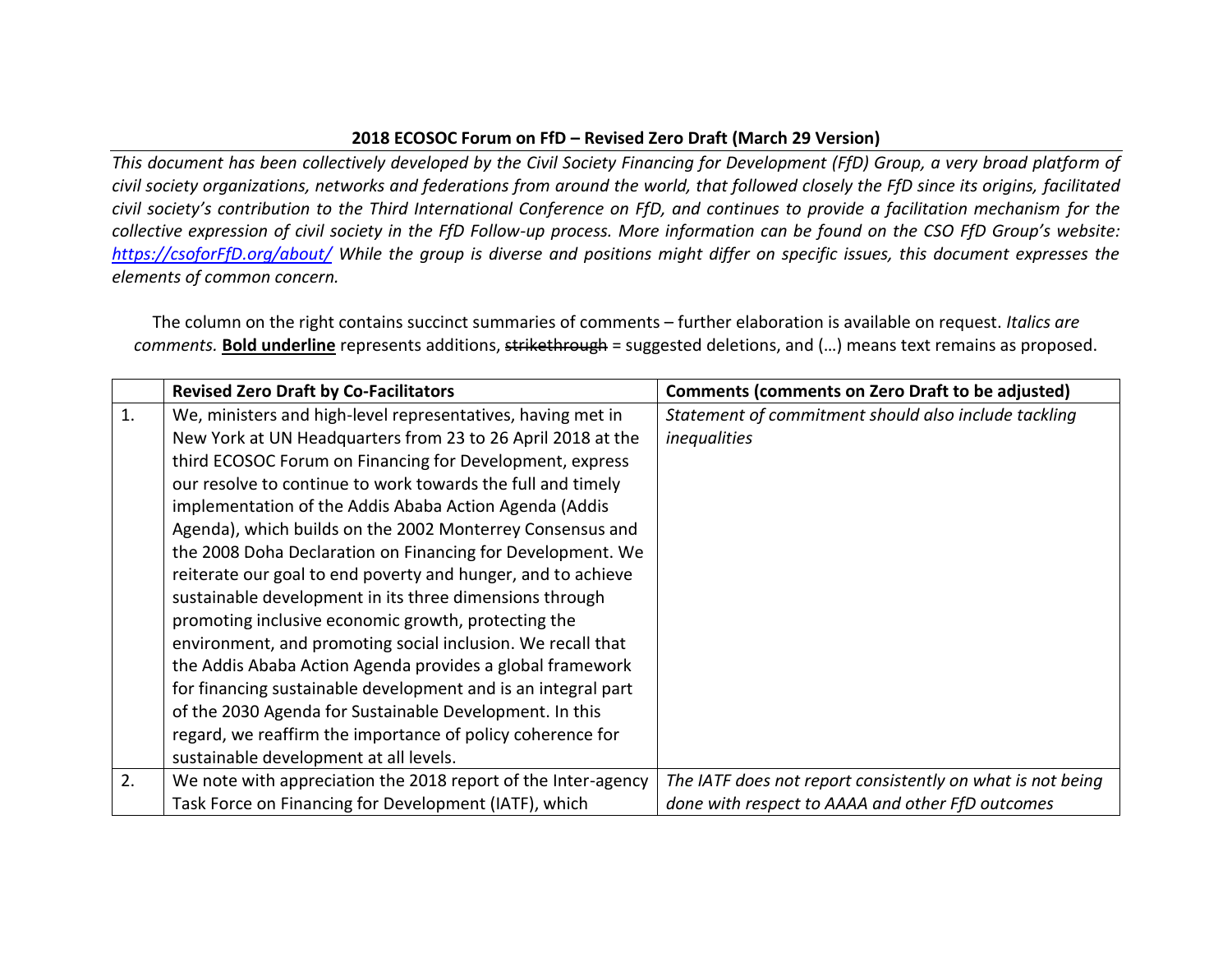|    | assesses progress and gaps, provides policy options across the<br>seven action areas of Addis Agenda and examines the<br>challenges in financing all the SDGs, including SDGs 6, 7, 11, 12<br>and 15, as well as SDG 17, to be reviewed at the 2018 High-<br>level Political Forum (HLPF).                                                                                                                                                                                                                                                                                                                                                                                                                                                                                                                                                                                                                                                                                                                                                                                                                                                                                                                                                                                                                                                                                        |                                                                                                                                                                                                                                                                                                                                                                                                                                                                                                           |
|----|-----------------------------------------------------------------------------------------------------------------------------------------------------------------------------------------------------------------------------------------------------------------------------------------------------------------------------------------------------------------------------------------------------------------------------------------------------------------------------------------------------------------------------------------------------------------------------------------------------------------------------------------------------------------------------------------------------------------------------------------------------------------------------------------------------------------------------------------------------------------------------------------------------------------------------------------------------------------------------------------------------------------------------------------------------------------------------------------------------------------------------------------------------------------------------------------------------------------------------------------------------------------------------------------------------------------------------------------------------------------------------------|-----------------------------------------------------------------------------------------------------------------------------------------------------------------------------------------------------------------------------------------------------------------------------------------------------------------------------------------------------------------------------------------------------------------------------------------------------------------------------------------------------------|
| 3. | We are encouraged by the upturn in some areas of the world<br>economy, which has underpinned progress in the policy<br>agenda across all the action areas of the Addis Agenda, while<br>recognizing that the recovery has not been shared evenly<br>across and between countries and regions. We are also<br>concerned that the world economy remains vulnerable to<br>financial and economic volatility and emphasize the need to<br>address medium-term risks, including the potential effects of<br>rising global interest rates leading to a reversal of capital flows<br>to developing countries, inward-looking polices and increased<br>risk of debt distress. We further note that long-term and<br>responsible investment, especially in countries most in need,<br>remains insufficient to meet our global goals. We will seek to<br>use the momentum of the world economy to address<br>implementation gaps that restrain progress towards achieving<br>the SDGs. We devote ourselves collectively to the pursuit of<br>global development, which can bring meaningful gains to all<br>countries and all parts of the world. We reaffirm our strong<br>political commitment to address these challenges in the spirit<br>of global partnership and solidarity, aiming at reversing<br>persistent inequalities within and among countries and leaving<br>no one behind. | The world is off track to reach the 2030 Agenda. The<br>broad-based cyclical upturn (not generalized and mostly<br>Global North) was accompanied by increased hunger and<br>carbon emissions as well persistence of structural demand<br>gap for the high level of inequalities between and within<br>countries. Indeed, inequalities in income and wealth<br>continue to widen. The para should stress urgency to<br>change course and the need to undertake major reforms if<br>the SDGs are to be met. |
| 4. | We commit to take, among others, four key actions in support<br>of the implementation of the Addis Agenda in the current                                                                                                                                                                                                                                                                                                                                                                                                                                                                                                                                                                                                                                                                                                                                                                                                                                                                                                                                                                                                                                                                                                                                                                                                                                                          | Suggested edits: "() (i) facilitate the use of increase<br>quality resources from all sources of financing, (); (iii)                                                                                                                                                                                                                                                                                                                                                                                     |
|    | global context: (i) facilitate the use of all sources of financing                                                                                                                                                                                                                                                                                                                                                                                                                                                                                                                                                                                                                                                                                                                                                                                                                                                                                                                                                                                                                                                                                                                                                                                                                                                                                                                | align eperationalize national financial frameworks with                                                                                                                                                                                                                                                                                                                                                                                                                                                   |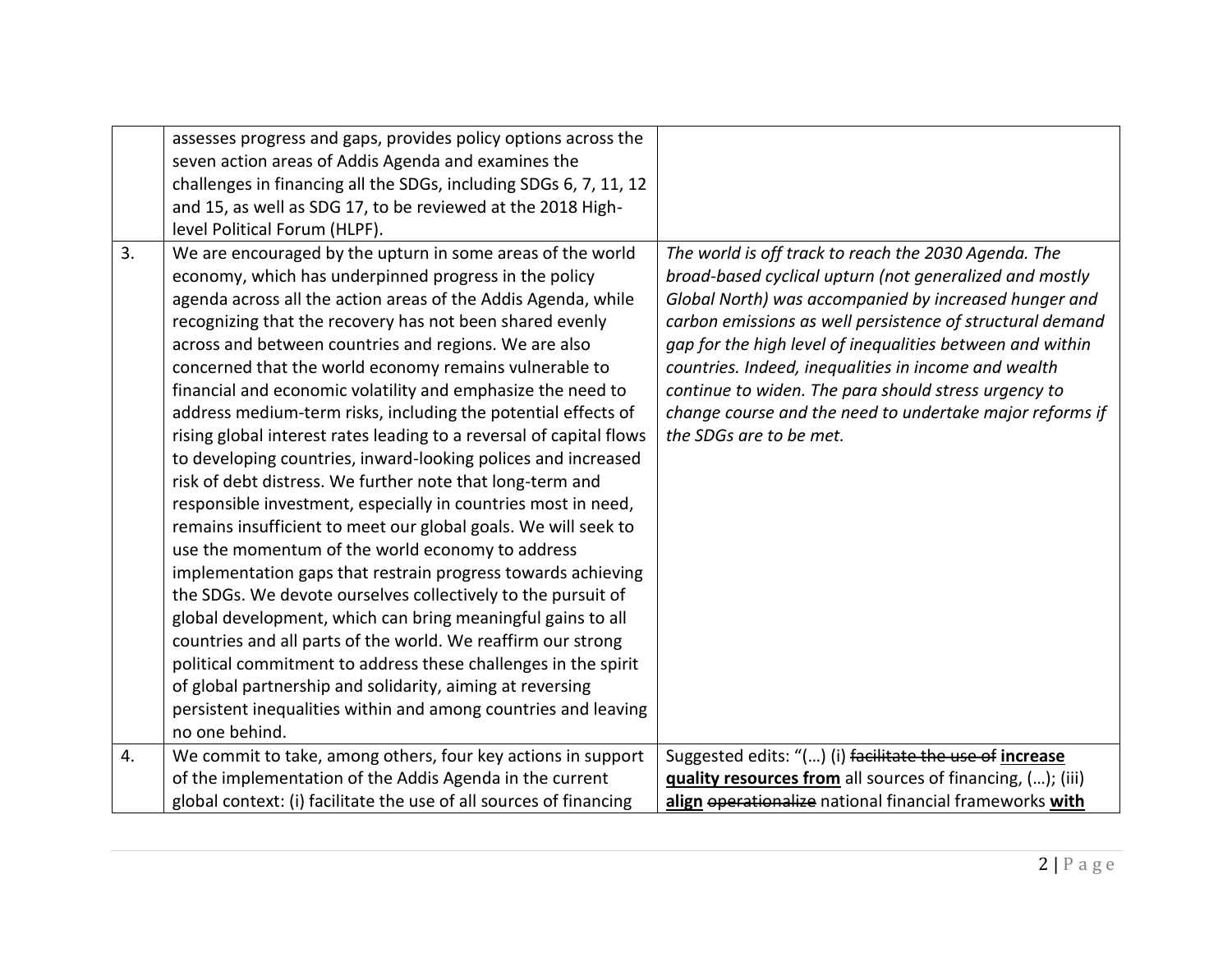|    | at all levels, while being mindful of fiscal and debt            | the Sustainable Development Goals into investable          |
|----|------------------------------------------------------------------|------------------------------------------------------------|
|    | sustainability, recognizing that they have different objectives  | projects and pipelines; and (iv) take into account (). We  |
|    | and characteristics, which make them suitable in different       | affirm that these actions will be guided by the            |
|    | contexts and sectors; (ii) work to align incentives of both      | commitment to Leaving No One Behind and the                |
|    | public and private actors with long-term sustainable             | principles of development effectiveness."                  |
|    | development; (iii) operationalize national financial             |                                                            |
|    | frameworks into investable projects and pipelines; and (iv)      |                                                            |
|    | take into account that every State has and shall freely exercise |                                                            |
|    | full permanent sovereignty over all its wealth, natural          |                                                            |
|    | resources and economic activity.                                 |                                                            |
|    | <b>Cross cutting issues</b>                                      |                                                            |
| 5. | We reaffirm the need to promote gender equality and the          | The aim of realizing all women's rights is missing and     |
|    | empowerment of women and girls throughout policy-making          | should be reaffirmed, alongside gender equality.           |
|    | and programming, including in fiscal policies, finance,          |                                                            |
|    | development cooperation, labour markets, and other areas,        | Suggested edits: "We reaffirm the need to promote          |
|    | with due recognition of care work where unequal gender roles     | gender equality, and the empowerment of women and          |
|    | continue to hold women back in the economy. We commit to         | girls' human rights and their empowerment throughout       |
|    | implementing social and gender-responsive budgeting. We          | legal frameworks, policy-making and programming,           |
|    | underline that globally, gross domestic product (GDP) could      | including in fiscal policies, finance, trade, development  |
|    | increase significantly if every country achieved gender equality | cooperation, labour markets, and other areas, with due     |
|    | and increased participation of women in the formal labour        | recognition of <i>unpaid domestic and</i> care work where  |
|    | force, as well as in leadership and decision-making positions.   | unequal gender roles continue to refrain the enjoyment     |
|    |                                                                  | of women and girls' human rights while deepening           |
|    |                                                                  | structural gender inequalities. hold women back in the     |
|    |                                                                  | economy. We commit to implementing social and gender-      |
|    |                                                                  | responsive budgeting and human rights based gender         |
|    |                                                                  | impact evaluations in all development projects. We         |
|    |                                                                  | underline ()."                                             |
| 6. | We emphasize that all of our development policies need to be     | Suggested edits: "We emphasize () Climate Change, we       |
|    | underpinned by our strong commitment to protect and              | call for mobilizing further action and support for climate |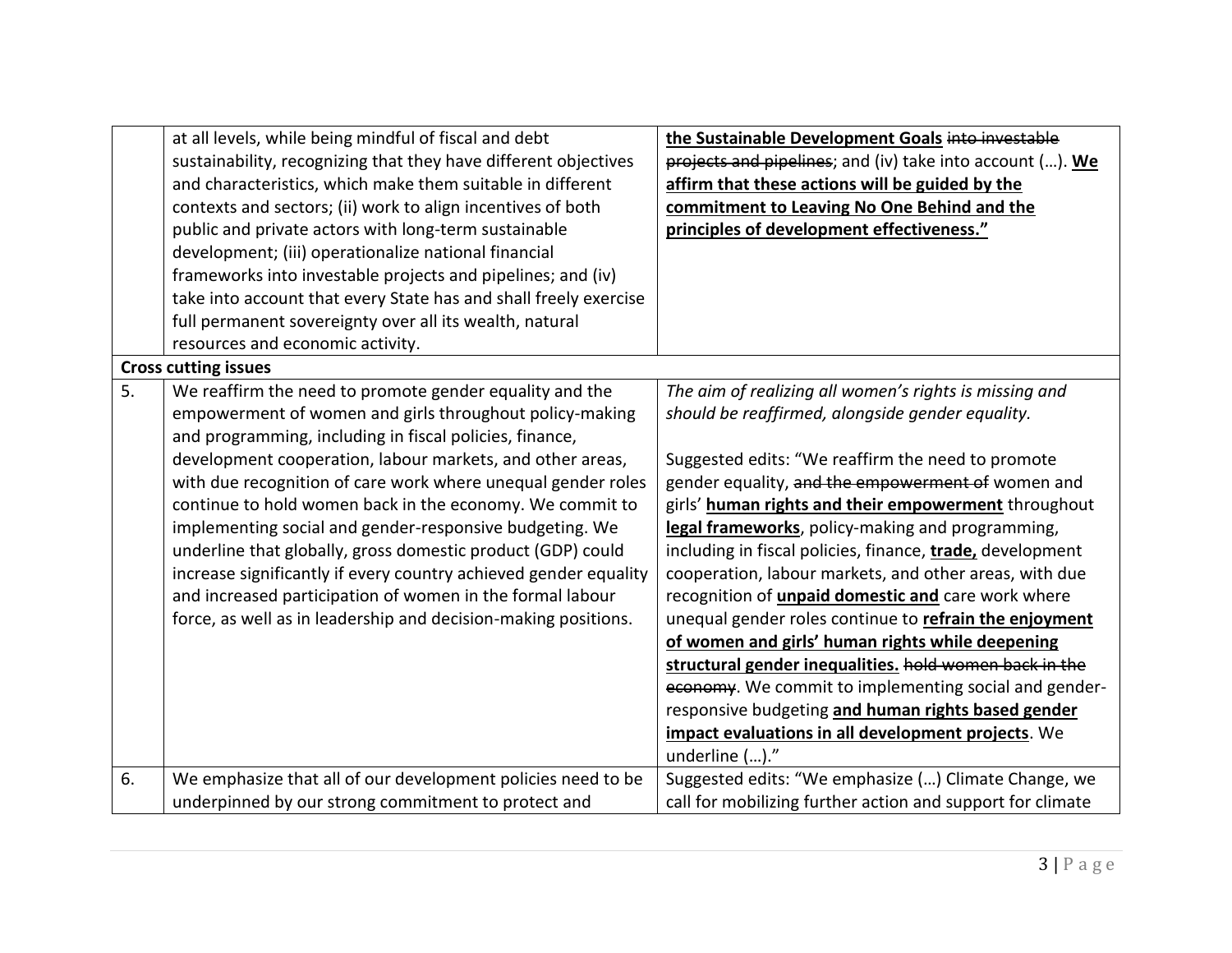|    | preserve our planet and natural resources, our biodiversity<br>and our climate. Recalling the entry into force of the Paris<br>Agreement adopted under the United Nations Framework<br>Convention on Climate Change, we call for mobilizing further<br>action and support for climate change mitigation and<br>adaptation, taking into account the specific needs and special<br>circumstances of developing countries, especially those<br>particularly vulnerable to the adverse effects of climate<br>change, including SIDS and LDCs. We request the IATF, as part<br>of its 2019 report, to provide options that take climate and<br>environmental issues into account in sustainable development<br>finance. | change mitigation and adaptation urgently needed to<br>keep temperature rise below 1.5 degrees and empower<br>people to deal with climate change impacts, taking into<br>account equity in climate actions and the specific needs<br>and special circumstances of developing countries, ()"                                                                                                                                                                                                                                                                                                                |
|----|--------------------------------------------------------------------------------------------------------------------------------------------------------------------------------------------------------------------------------------------------------------------------------------------------------------------------------------------------------------------------------------------------------------------------------------------------------------------------------------------------------------------------------------------------------------------------------------------------------------------------------------------------------------------------------------------------------------------|------------------------------------------------------------------------------------------------------------------------------------------------------------------------------------------------------------------------------------------------------------------------------------------------------------------------------------------------------------------------------------------------------------------------------------------------------------------------------------------------------------------------------------------------------------------------------------------------------------|
| 7. | We strongly stress the critical role of science, existing and<br>emerging technologies and innovation in achieving the SDGs.<br>We also acknowledge the complex challenges and risks of<br>technology, which should be addressed by appropriate policy<br>and regulatory frameworks.                                                                                                                                                                                                                                                                                                                                                                                                                               | Essential to also recognize the critical role of traditional<br>knowledge                                                                                                                                                                                                                                                                                                                                                                                                                                                                                                                                  |
| 8. | We recommit to ensuring that no one is left behind and<br>recognize the importance of addressing the diverse needs and<br>challenges faced by countries in special situations, in particular<br>African countries, least developed countries (LDCs), landlocked<br>developing countries (LLDCs) and small island developing<br>States (SIDS) and countries in conflict and post-conflict<br>situations, as well as the specific challenges faced by middle-<br>income countries.                                                                                                                                                                                                                                   | Suggested edits: "We recommit to ensuring that no<br>country or person is left behind and to focusing our<br>efforts on the countries and the social groups within<br>countries that are the furthest behind, including by<br>ensuring the inclusion and participation of those who are<br>furthest behind. We also recognize the importance of<br>addressing the diverse needs and challenges (). We are<br>particularly concerned with resources available to these<br>groups of countries, that are severely off track to achieve<br>the eradication of extreme poverty by 2030 and the<br>other SDGs." |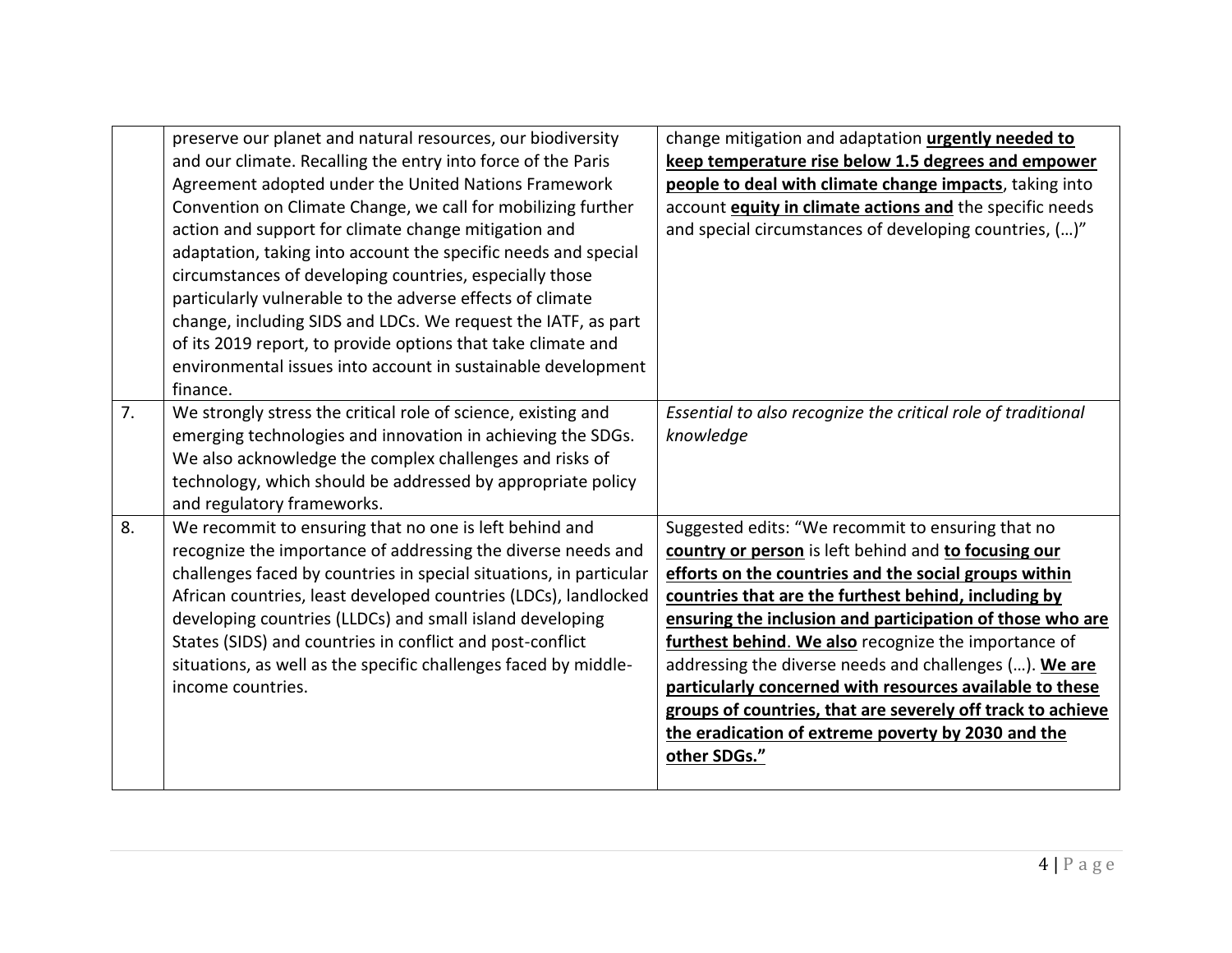| 9.         | We stress that investing in accessible, affordable, reliable,   | Suggested edits: "We stress that <b>public investment</b>   |
|------------|-----------------------------------------------------------------|-------------------------------------------------------------|
|            | sustainable and resilient infrastructure, including transport,  | investing in accessible () developing countries. We         |
|            | energy, water and sanitation for all, is a pre-requisite for    | recognize that public investment in quality infrastructure  |
|            | achieving many of our goals. We acknowledge that closing the    | will be essential and that further work is required to      |
|            | global infrastructure gap is a priority for the international   | better understand risks associated with efforts to tap      |
|            | community and that major challenges remain to scale up SDG      | private financial markets including by creating liquid      |
|            | investments in infrastructure, particularly in developing       | instruments on illiquid assets. We look forward to call on  |
|            | countries. We look forward to the third Global Infrastructure   | the third Global Infrastructure Forum, to be held in Bali,  |
|            | Forum, to be held in Bali, Indonesia, in October 2018, and call | Indonesia, in October 2018, and call on its participants to |
|            | on its participants to support developing countries in building | examine these risks before supporting developing            |
|            | project pipelines and standardizing infrastructure contracts.   | countries in building project pipelines and standardizing   |
|            | We will explore new instruments for mobilizing resources for    | infrastructure contracts, where appropriate. We will        |
|            | long-term infrastructure investment, while recognizing that     | explore new instruments for mobilizing resources for long-  |
|            | further work is required to better understand risks associated  | term infrastructure investment, while recognizing that      |
|            | with creating liquid instruments on illiquid assets. We         | further work is required to better understand risks         |
|            | recognize the important roles of national, regional and         | associated with creating liquid instruments on illiquid     |
|            | multilateral development banks in channelling long-term         | assets. We recognize ()."                                   |
|            | development finance to infrastructure in developing countries,  |                                                             |
|            | especially in African countries, least developed countries,     |                                                             |
|            | landlocked developing countries and small island developing     |                                                             |
|            | States.                                                         |                                                             |
| <b>New</b> |                                                                 | Proposed new para on Social protection:                     |
| Para       |                                                                 |                                                             |
|            |                                                                 | "In light of the high importance we accord to measures      |
|            |                                                                 | to assist the poor and vulnerable, we continue to           |
|            |                                                                 | emphasize the importance we attach to social protection     |
|            |                                                                 | and ensuring that social protection systems and             |
|            |                                                                 | measures for all, including floors, are consistent with     |
|            |                                                                 | national development strategies, are well designed,         |
|            |                                                                 | efficiently operated, responsive to shocks, and             |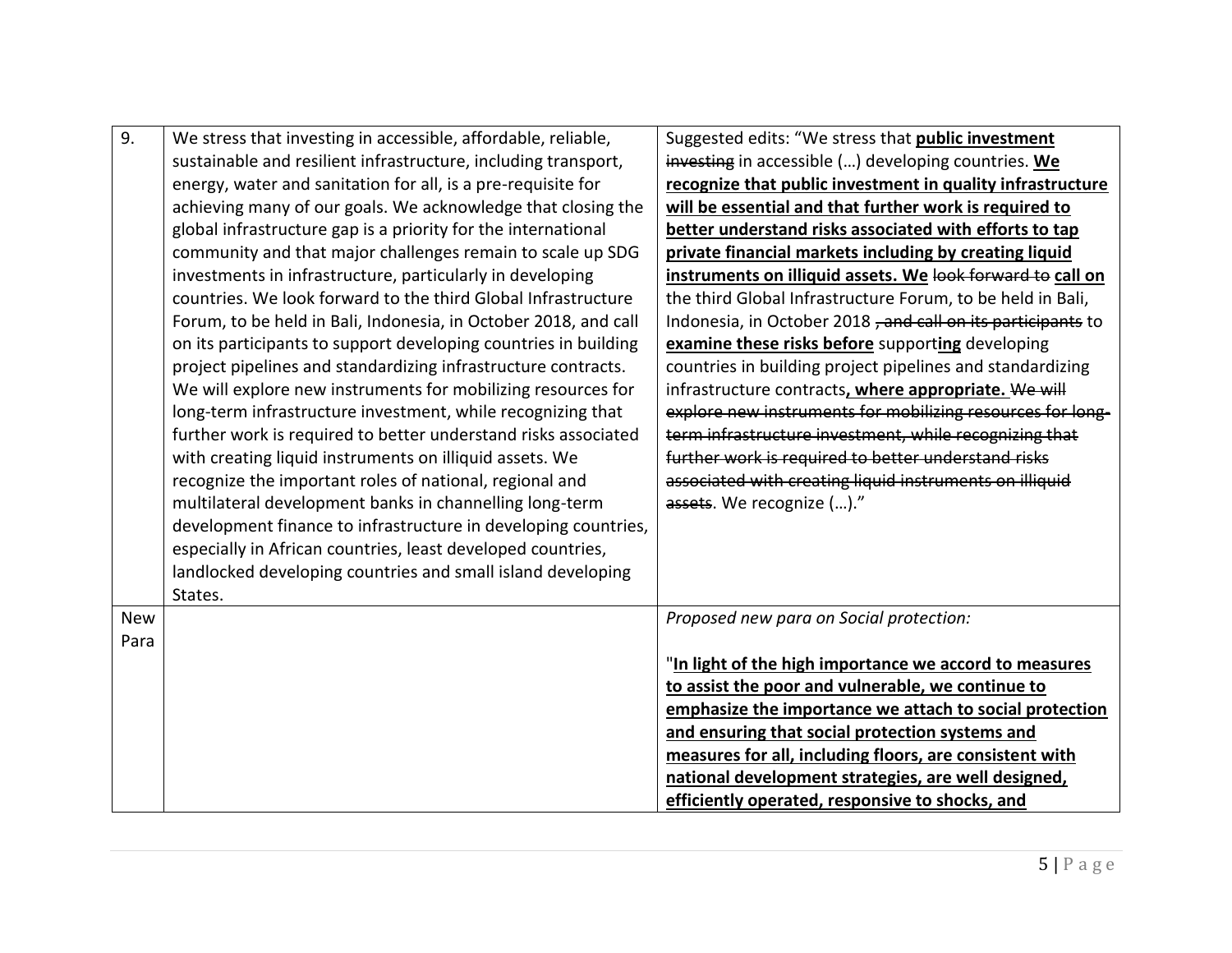|     |                                                                  | sustainable in the long term. [drawn from para. 7 of 2017        |
|-----|------------------------------------------------------------------|------------------------------------------------------------------|
|     |                                                                  | outcome document]. We take note of the uneven global             |
|     |                                                                  | availability of social protection, as shown by the Inter-        |
|     |                                                                  | <b>Agency Task Force, and commit to national and</b>             |
|     |                                                                  | international efforts to strengthen the coverage and             |
|     |                                                                  | adequacy of social protection systems for all, including         |
|     |                                                                  | floors. To this end, we look forward to the                      |
|     |                                                                  | intergovernmental preparations endorsed this year by             |
|     |                                                                  | the Social Protection Inter-Agency Cooperation Board for         |
|     |                                                                  | holding a Global Universal Social Protection Forum 2030.         |
|     |                                                                  | We also note with interest the Implementation Plan of            |
|     |                                                                  | the Management of the International Monetary Fund on             |
|     |                                                                  | <b>IMF and Social Protection, including the year-long period</b> |
|     |                                                                  | of reflection and consultation leading to the                    |
|     |                                                                  | development of an institutional view on the IMF's                |
|     |                                                                  |                                                                  |
|     |                                                                  | engagement with social protection"                               |
|     | <b>Domestic public resources</b>                                 |                                                                  |
| 10. | We note progress in domestic resource mobilization,              | Suggested edits: "We note progress in domestic resource          |
|     | underscored by the principle of national ownership, but          | mobilization, underscored by the principle of national           |
|     | emphasize that large gaps remain between LDCs, LLDCs, SIDS,      | ownership, but emphasize that large gaps remain                  |
|     | middle-income countries and developed countries. We will         | between LDCs, LLDCs, SIDS, middle-income countries and           |
|     | strive to strengthen revenue collection and related              | developed countries. We recognize that taxation is the           |
|     | accountability mechanisms as well as public service delivery at  | largest and most sustainable source of development               |
|     | the national and subnational levels, including through whole-    | finance, and that public finance is a unique and                 |
|     | of-government approaches and Medium Term Revenue                 | indispensable driver of sustainable development at the           |
|     | Strategies (MTRS). We acknowledge that further work needs        | national level, essential for delivering universal and           |
|     | to be done on the digitalization of business and finance and its | quality healthcare, education, social protection and             |
|     | impact on tax revenue collection. We stress that international   | other quality services. We will strive to strengthen             |
|     | frameworks need to adapt to new digital business models. We      | revenue collection and related accountability mechanisms         |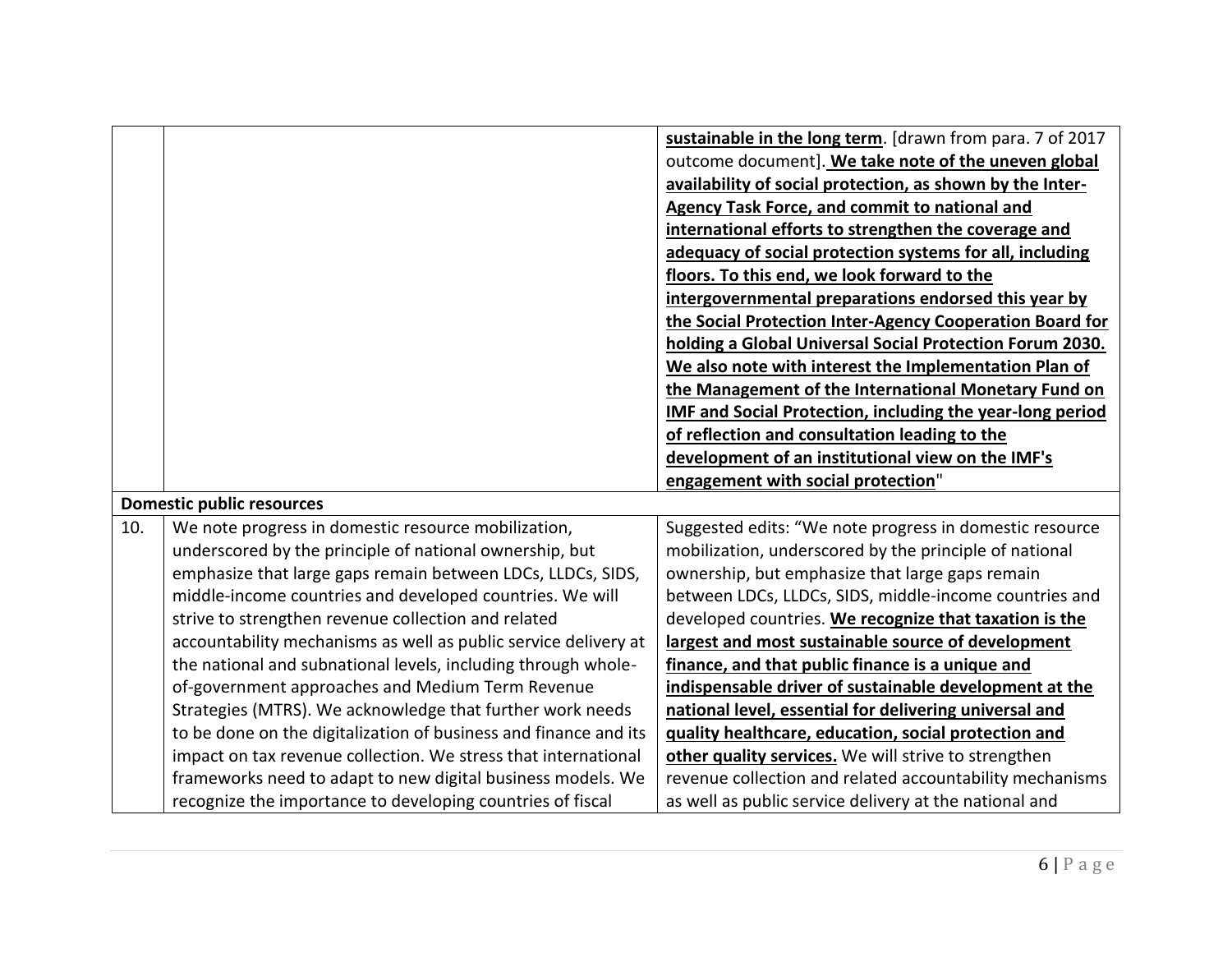|     | management, including domestic resource mobilization and<br>encourage that this purpose be a priority for all types of<br>development cooperation, including ODA and technical<br>support, such as through the IMF Tax Administration<br>Diagnostic Assessment Tool. We intend to apply technology to<br>tax administration, enforcement, and combatting tax evasion,<br>while ensuring an adequate framework for protecting the                                                                                                                                                                                                                     | subnational levels in our efforts to meet the commitment<br>to the social compact, including through whole-of-<br>government approaches and Medium Term Revenue<br>Strategies (MTRS). We commit to enhance progressivity<br>of our fiscal systems to tackle inequalities. We welcome<br>initiatives to promote transparency, accountability and<br>public participation, including that of excluded groups, in                                                                                                                                                                                                                                                                                                                                                                                        |
|-----|------------------------------------------------------------------------------------------------------------------------------------------------------------------------------------------------------------------------------------------------------------------------------------------------------------------------------------------------------------------------------------------------------------------------------------------------------------------------------------------------------------------------------------------------------------------------------------------------------------------------------------------------------|-------------------------------------------------------------------------------------------------------------------------------------------------------------------------------------------------------------------------------------------------------------------------------------------------------------------------------------------------------------------------------------------------------------------------------------------------------------------------------------------------------------------------------------------------------------------------------------------------------------------------------------------------------------------------------------------------------------------------------------------------------------------------------------------------------|
|     | privacy of citizens and the confidentiality of data. Efforts in<br>international tax cooperation should be universal in approach<br>and scope and fully take into account the needs and capacities<br>of all countries. We welcome the work programme of the<br>United Nations Committee of Experts on International<br>Cooperation in Tax Matters. We continue to urge Member<br>States to support the Committee and its subsidiary bodies<br>through the voluntary trust fund, to enable the Committee to<br>fulfil its mandate, including by supporting the increased<br>participation of developing country experts at subcommittee<br>meetings. | the budgeting process. We encourage donors to help<br>increase capacity in revenue mobilisation at all levels.<br>We acknowledge that further work needs to be done on<br>the digitalization of business and finance and its impact on<br>tax revenue collection. We stress that international<br>frameworks need to be reconsidered in light of adapt to<br>new digital business models. We recognize the<br>importance to developing countries of <i>international tax</i><br>cooperation and fiscal management, including domestic<br>resource mobilization and encourage that this purpose be<br>a priority for all types of development cooperation,<br>including ODA and technical support, such as through the<br>IMF Tax Administration Diagnostic Assessment Tool. We<br>intend to apply ()" |
| 11. | We note the progress made through international tax<br>cooperation, including the implementation of enhanced<br>international standards on tax transparency, such as the work<br>of the Global Forum on Tax Transparency. We acknowledge<br>that more work is needed to enable developing countries,<br>especially the poorest countries, to benefit from these<br>standards. We will strengthen international cooperation to<br>combat illicit financial flows (IFFs) and encourage countries                                                                                                                                                       | Suggested edits: "(). We note that there is still no single<br>global inclusive forum for the progress made through<br>international tax cooperation including the<br>implementation of enhanced international standards on<br>tax transparency, such as the work of the Global Forum on<br>Tax Transparency. We acknowledge that more work is<br>needed to enable developing countries, especially the<br>poorest countries, to participate in the development of,                                                                                                                                                                                                                                                                                                                                   |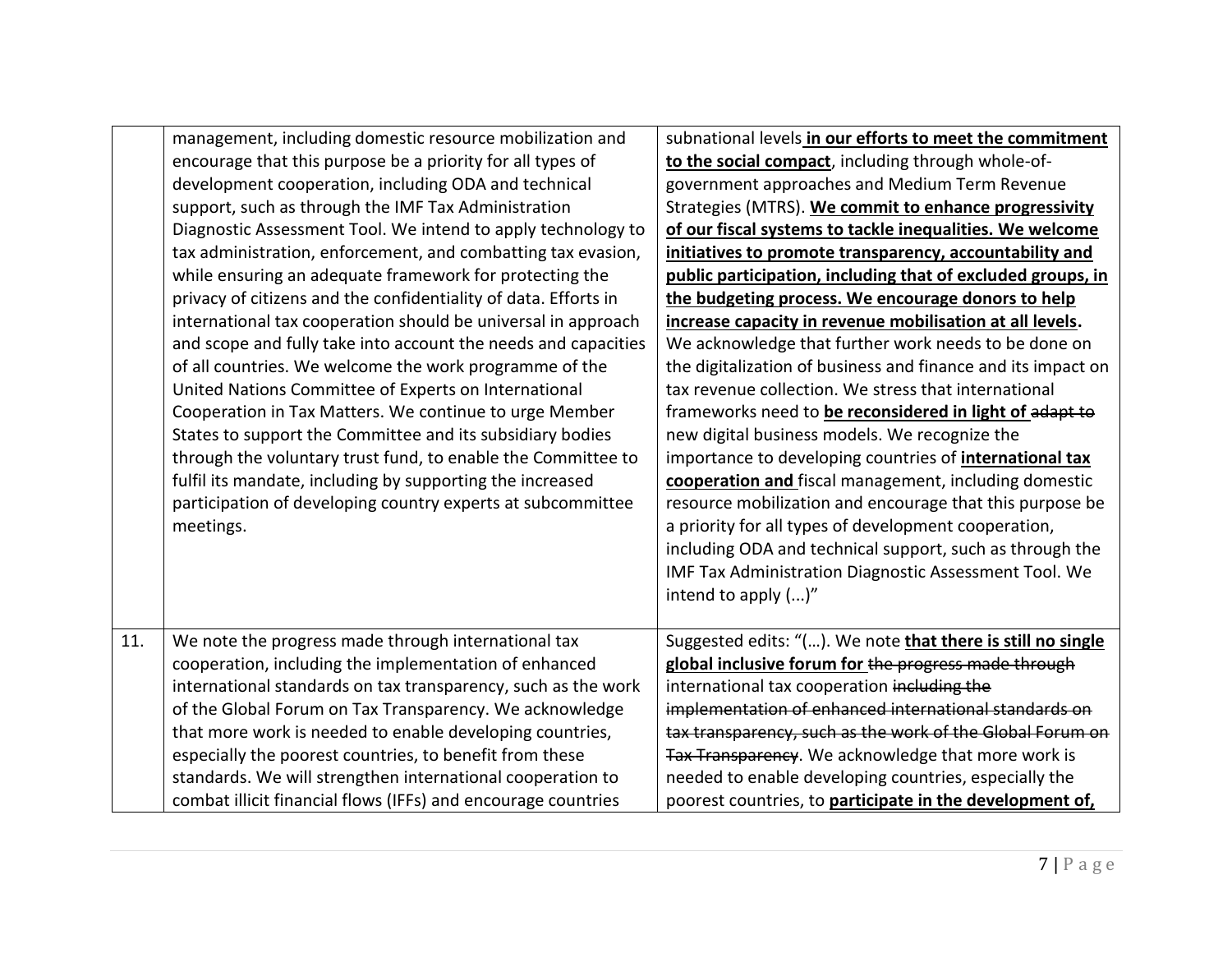|     | and relevant multilateral and international organizations to     | and benefit from, international tax these standards. We   |
|-----|------------------------------------------------------------------|-----------------------------------------------------------|
|     | continue their efforts to provide, upon request, technical       | invite the UN General Assembly to consider this issue as  |
|     | assistance and capacity-building assistance to developing        | a matter of priority, including by assessing different    |
|     | countries. We welcome the leading role of the Conference of      | options for establishing a well-resourced inclusive       |
|     | States Parties to the UN Convention against Corruption in        | intergovernmental UN tax commission under ECOSOC.         |
|     | helping improve the capacity of and cooperation between          | We will strengthen international cooperation to combat    |
|     | States Parties. We also encourage States to strengthen           | illicit financial flows (IFFs), including aggressive tax  |
|     | international cooperation on the recovery and return of stolen   | planning and harmful business practices that encourage    |
|     | assets in line with their obligations under domestic and         | base erosion and profit-shifting, and encourage countries |
|     | international law and to invest in the human and technical       | and relevant multilateral and international organizations |
|     | resources necessary to speed up assets return. We welcome        | to continue their efforts to provide, upon request,       |
|     | progress made on developing good practices in this field and     | technical assistance and capacity-building assistance to  |
|     | encourage their further elaboration.                             | developing countries. We welcome the leading role of the  |
|     |                                                                  | Conference of States Parties to the UN Convention against |
|     |                                                                  | Corruption in helping improve the capacity of and         |
|     |                                                                  | cooperation between States Parties. We urge States to     |
|     |                                                                  | introduce transparency measures to combat tax             |
|     |                                                                  | avoidance and evasion, including public country by        |
|     |                                                                  | country reporting and public registers of beneficial      |
|     |                                                                  | owners of companies and trusts. We also encourage         |
|     |                                                                  | States ()"                                                |
| 12. | We note the holding of the first global conference of the inter- | Highly problematic. Suggested deletion of the entire para |
|     | agency Platform for Collaboration on Tax (PCT) in February       | - the statement was prepared by the agencies and does     |
|     | 2018, on "Taxation and the SDGs" and take note of the            | not represent an intergovernmental agreement.             |
|     | Platform partners' statement, including their commitment to      |                                                           |
|     | support country-led MTRS.                                        |                                                           |
|     | Domestic and international private business and finance          |                                                           |
| 13. | We note that the momentum around sustainable investment,         | Suggested language: "We note that the momentum            |
|     | including impact investment, is growing, and we invite private   | around sustainable investment, including impact           |
|     | companies to adopt sustainable practices that foster long-       | investment, is growing, and note the crucial role played  |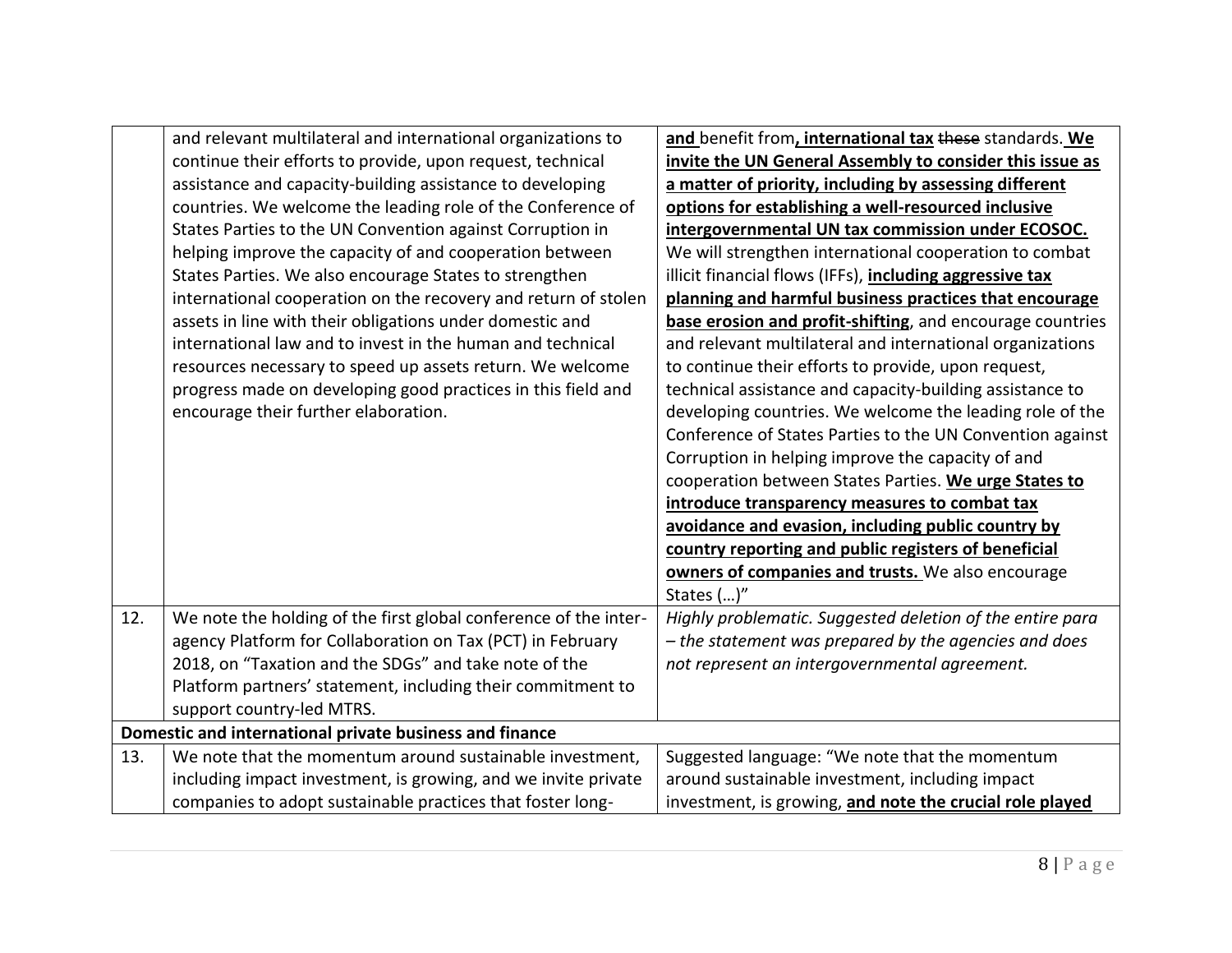|     | term value. We note that a reallocation of a small percentage      | by government regulation in aligning incentives for        |
|-----|--------------------------------------------------------------------|------------------------------------------------------------|
|     | of assets under management towards long-term investment in         | private actors with sustainable development outcomes,      |
|     | sustainable development could have a significant impact. We        | and we invite private companies to adopt sustainable       |
|     | will explore ways to incentivize institutional investors to take a | practices that foster long-term value. We note that a      |
|     | long-term approach, taking into account public interest,           | reallocation of a small percentage of assets under         |
|     | including by reviewing regulatory frameworks, accounting           | management towards long-term investment in sustainable     |
|     | measures, short-term benchmarks, compensation systems and          | development could have a significant impact. We will       |
|     | other incentives. Proper interpretation of fiduciary duty for      | explore ways to incentivize and regulate institutional     |
|     | long-term investors should include all material impacts on         | investors to take a long-term approach and to prevent      |
|     | returns that drive long-term performance of investments. We        | damaging outcomes, taking into account public interest,    |
|     | will promote sustainable corporate practices, including            | including by reviewing regulatory frameworks, accounting   |
|     | integrating environmental, social and governance factors into      | measures, short-term benchmarks, compensation systems      |
|     | company reporting as appropriate, with countries deciding on       | and other incentives. Proper interpretation ()."           |
|     | the appropriate balance of voluntary and mandatory rules. We       |                                                            |
|     | emphasize that the UN should continue to bring together            |                                                            |
|     | relevant stakeholders to discuss and disseminate the benefits      |                                                            |
|     | of SDG investing.                                                  |                                                            |
| 14. | We recognize recent progress in financial inclusion, but note      | Suggested edits: "We recognize recent progress in          |
|     | that gaps still remain for women, people in rural communities      | financial inclusion, but note that gaps still remain for   |
|     | and disabled people, as well as for micro, small and medium-       | women, the youth, the elder, people in rural communities   |
|     | sized enterprises (MSMEs). We recognize the important role         | and disabled people, and those groups suffering the        |
|     | that can be played by development banks, development               | impacts of systemic discrimination, as well as for micro,  |
|     | finance institutions and guarantee instruments in this area.       | small and medium-sized enterprises (MSMEs). We             |
|     | We recognize that financial inclusion can be strengthened by       | recognize the important role that can be played by         |
|     | making use of innovative measures of financial                     | development banks, development finance institutions and    |
|     | intermediation. New financial technology applications may          | guarantee instruments in this area. All such efforts must  |
|     | also help lower the cost of remittances. We will work towards      | be guided by development effectiveness principles and      |
|     | reducing the average transaction cost of migrant remittances       | the principle of Leaving No One Behind. We recognize       |
|     | by 2030 to less than 3 per cent of the amount transferred. We      | that financial inclusion can be strengthened by making use |
|     | emphasize the need for effective and proportionate regulation      | of innovative measures of financial intermediation. New    |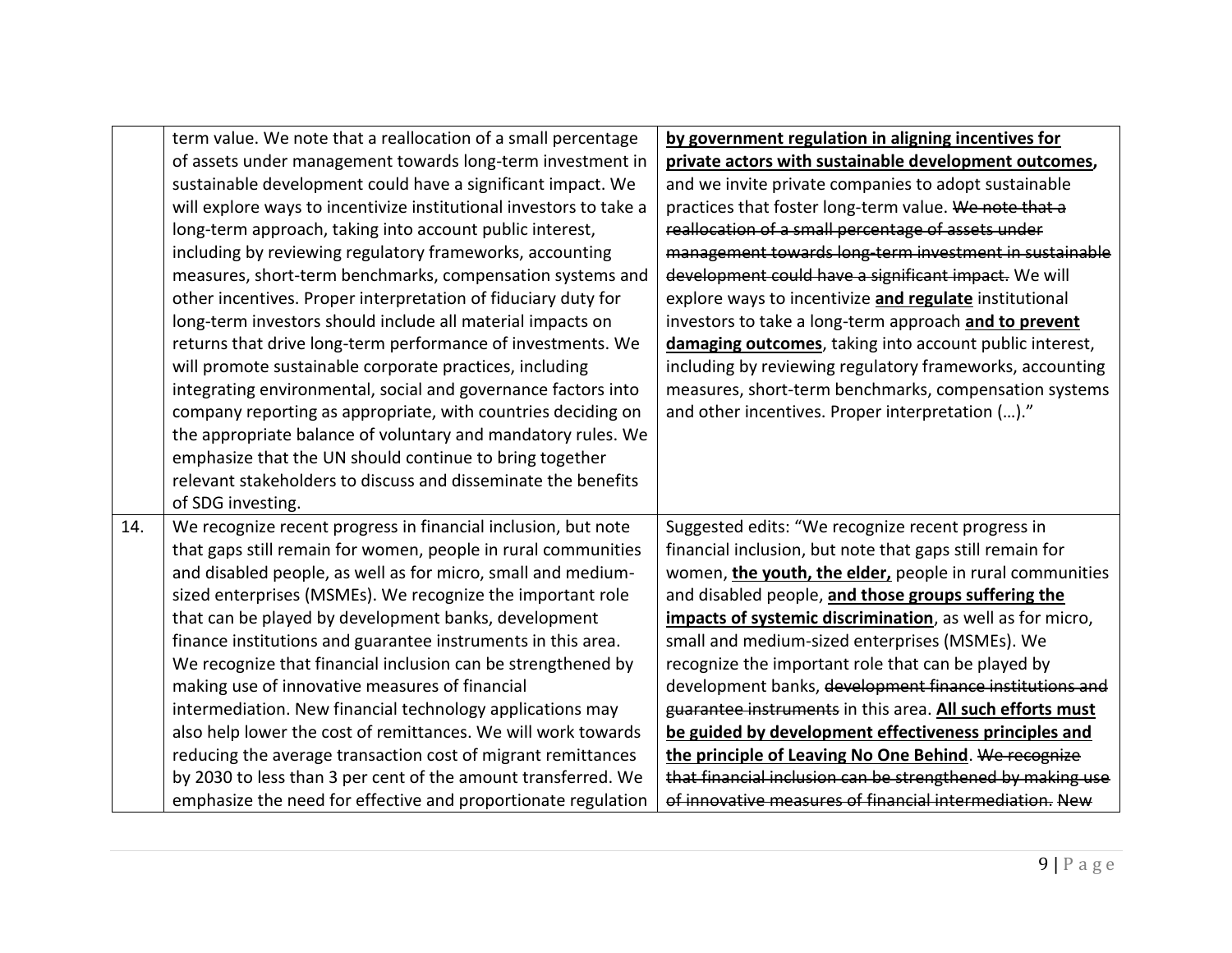|     | to monitor any systemic or consumer risks related to the           | financial technology applications may also help lower the |
|-----|--------------------------------------------------------------------|-----------------------------------------------------------|
|     | digitalization of finance. We will continue to broaden the         | cost of remittances. We will work towards ()."            |
|     | range of financing instruments accessible to MSMEs.                |                                                           |
|     | International development cooperation                              |                                                           |
| 15. | We welcome the increase in ODA in real terms in 2016. The          | Suggested edits: "As we welcome the increase in ODA in    |
|     | decline in ODA to LDCs has been reversed, but we note a            | real terms in 2016, we note that ODA to the Least         |
|     | decline in the share of ODA to country programmable aid            | Developed Countries continued to fall in 2016 in relative |
|     | (CPA). We also note that ODA to SIDS has not kept pace with        | terms The decline in ODA to LDCs has been reversed, but   |
|     | the overall increase in aid flows since 2000, and remains very     | We also note a decline in the share of ODA to country     |
|     | concentrated in few SIDS, despite the increasing frequency,        | programmable aid (CPA) as well as the fact that ODA to    |
|     | volatility, and intensity of weather related hazards many of       | SIDS has not kept pace with the overall increase in aid   |
|     | them are exposed to. We call on ODA providers to increase          | flows since 2000, and remains very concentrated in few    |
|     | ODA and fulfil their respective commitments, including the         | SIDS, despite the increasing frequency, volatility, and   |
|     | commitment by many developed countries to achieve the              | intensity of weather related hazards many of them are     |
|     | national target of 0.7 per cent of gross national income (GNI).    | exposed to. We call on ODA providers to increase ODA      |
|     | We recognize that it is also critical that disaster risk reduction | and fulfil their respective commitments, including the    |
|     | measures, with due consideration to prevention, are                | commitment by many developed countries to achieve the     |
|     | incorporated into all development assistance programmes and        | national target of 0.7 per cent of gross national income  |
|     | infrastructure financing, in line with the Sendai Framework for    | (GNI). We urge ODA providers to set concrete timetables   |
|     | Disaster Risk Reduction. We request the IATF, as part of its       | to accelerate efforts to increase ODA meet their          |
|     | 2019 report, to further discuss climate and disaster resilience    | respective ODA commitments, including the 0,7% of         |
|     | in development financing to ensure the sustainability of           | ODA/GNI as well as the 0.15 to 0.20 per cent of ODA/GNI   |
|     | development results. We will hold open, inclusive and              | to the Least Developed Countries. We recommit to keep     |
|     | transparent discussions on the modernization of the ODA            | ODA focused on its primary purposes of poverty            |
|     | measurement and on the proposed measure of "total official         | eradication and sustainable development. We recognize     |
|     | support for sustainable development" and we affirm that any        | () will not dilute commitments already made in any        |
|     | such measure will not dilute commitments already made.             | way."                                                     |
| 16. | We welcome continued efforts to improve the quality,               | Suggested edits: "() agreed development cooperation       |
|     | effectiveness and impact of development cooperation and            | effectiveness principles. Nevertheless, we are concerned  |
|     | other international efforts in public finance, including           | that progress on meeting the principles for development   |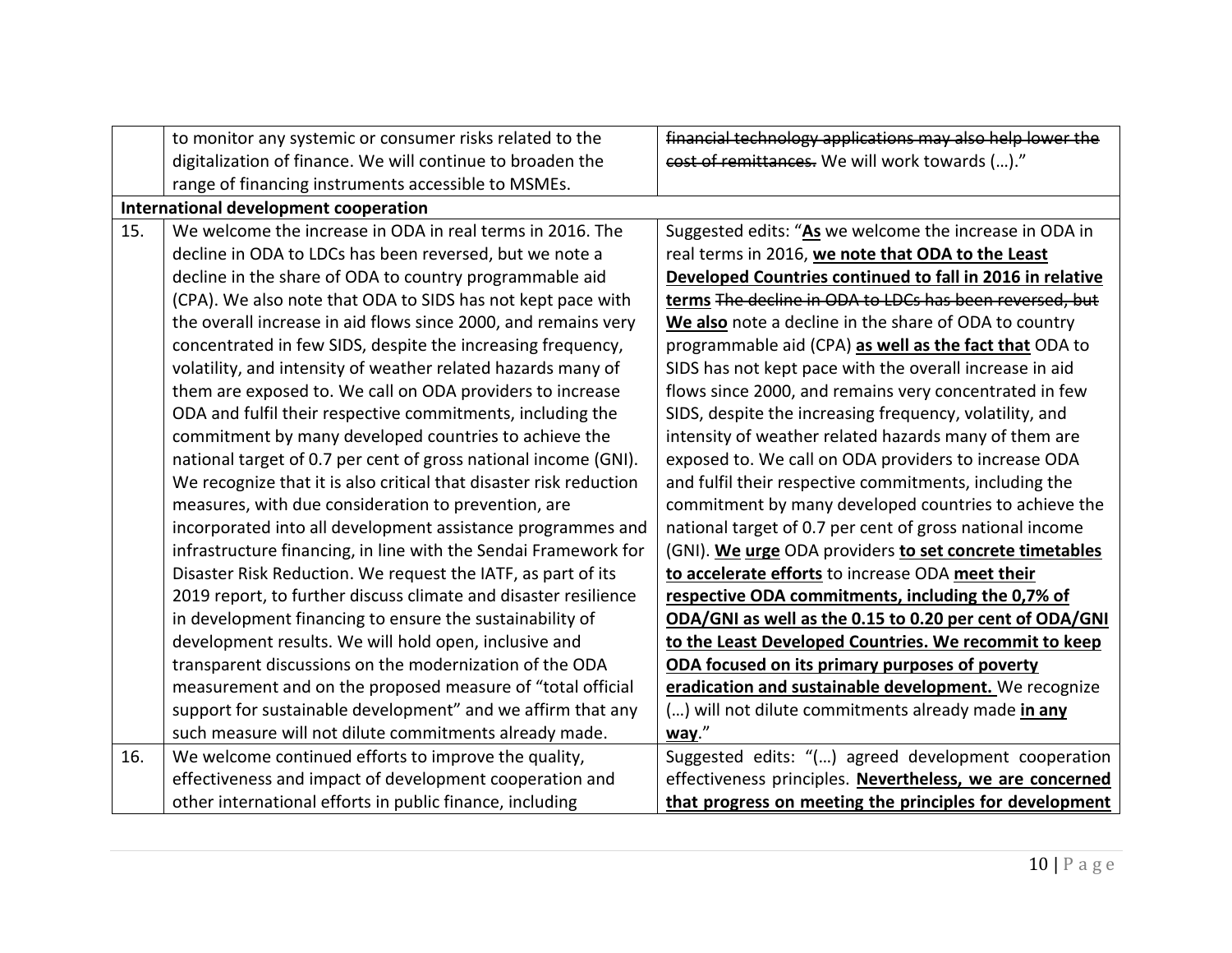|     | adherence to agreed development cooperation effectiveness      | effectiveness has in many areas stagnated. We urge             |
|-----|----------------------------------------------------------------|----------------------------------------------------------------|
|     | principles. We call on the Development Cooperation Forum, to   | Member States to increase efforts to fully implement and       |
|     | be held in New York, on 21-22 May 2018, to provide policy      | adhere to the principles. We note in particular that there     |
|     | guidance and identify capacity building opportunities          | is a risk of tension between the scaling up of blended         |
|     | concerning the effective use of blended financing to support   | finance and the commitment to untie aid. Furthermore,          |
|     | developing country priorities and efforts to implement the     | we note with concern that ODA is increasingly diverted         |
|     | 2030 Agenda. We look forward to the upcoming third high-       | away from its main purpose of supporting efforts to            |
|     | level meeting of the Global Partnership for Effective          | eradicate poverty, and note that in 2016 more ODA was          |
|     | Development Cooperation.                                       | spent on in-donor refugee costs than on humanitarian aid.      |
|     |                                                                | We call on the Development Cooperation Forum, to be held       |
|     |                                                                | in New York, on 21-22 May 2018, to provide policy              |
|     |                                                                | guidance and identify capacity building opportunities          |
|     |                                                                | concerning the costs and benefits effective use of blended     |
|     |                                                                | financing to support developing country efforts to             |
|     |                                                                | implement the 2030 Agenda, as part of a longer term            |
|     |                                                                | programme of work on the interaction between                   |
|     |                                                                | finance<br>international<br>public<br>and<br>private<br>sector |
|     |                                                                | development, which considers not just opportunities but        |
|     |                                                                | also opportunity costs, and risks such as tied aid. We look    |
|     |                                                                | forward ()."                                                   |
| 17. | We welcome the contributions of South-South cooperation to     |                                                                |
|     | poverty eradication and sustainable development. We            |                                                                |
|     | reaffirm that South-South cooperation is an important          |                                                                |
|     | element of international cooperation for development as a      |                                                                |
|     | complement to, not a substitute for, North-South cooperation.  |                                                                |
|     | We also commit to strengthening triangular cooperation as a    |                                                                |
|     | means of bringing relevant experience and expertise to bear in |                                                                |
|     | development cooperation.                                       |                                                                |
| 18. | We welcome the work of Multilateral Development Banks          | Suggested edits of second part of the para: "We welcome        |
|     | (MDBs) in support of the 2030 Agenda and take note of          | the work (). We note the potential of blended finance,         |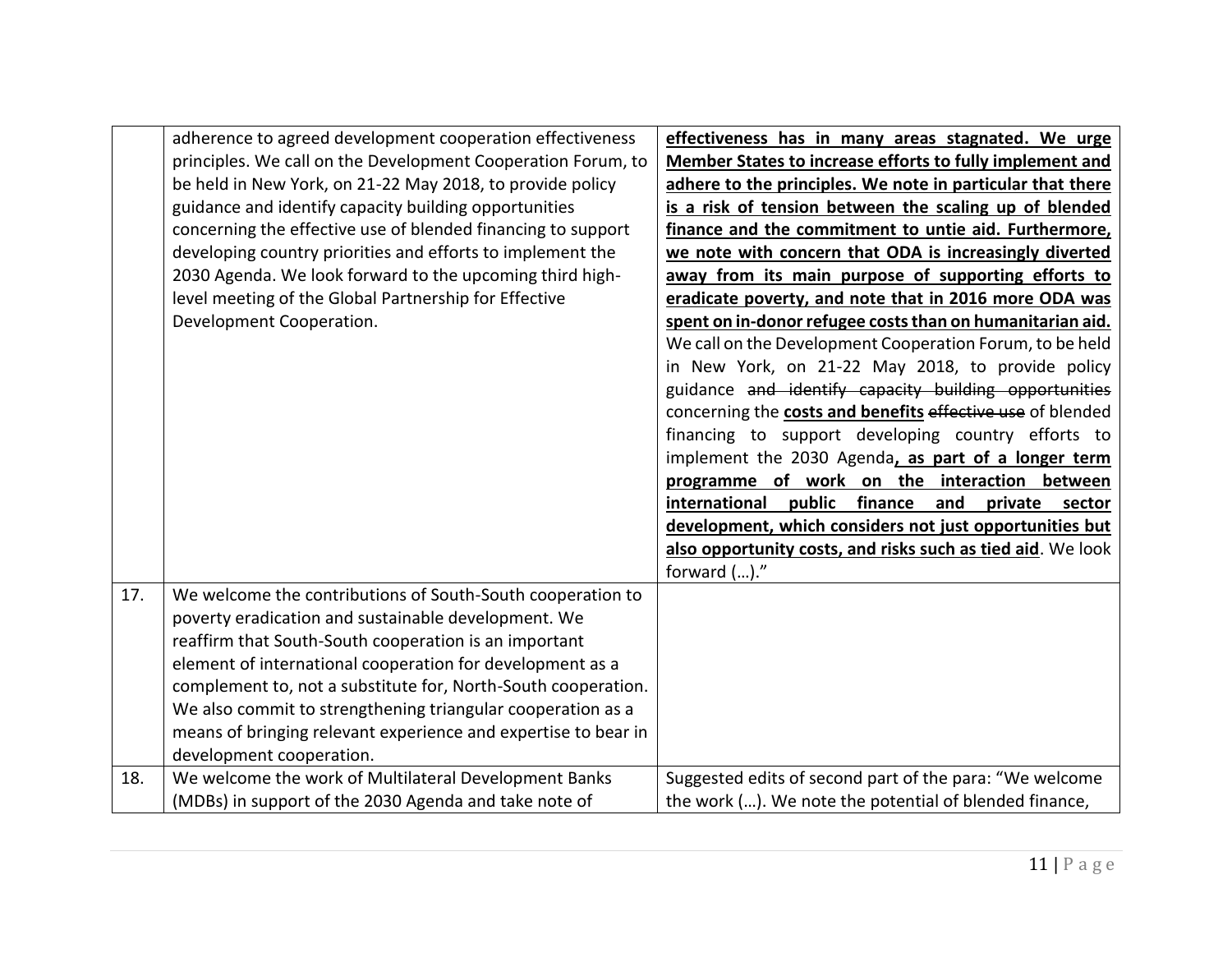ongoing efforts to strengthen their collaboration and coherence. We note with concern that access to concessional finance is reduced as countries' incomes grow, and that countries may not be able to access sufficient affordable financing from other sources to meet their needs. We further note a willingness to develop new measures and build on existing experiences with exceptions and multidimensional assessments to address limitations of an income-only assessment of development and 'graduation readiness'. In this regard, we encourage relevant institutions to learn from each other's efforts to address diverse circumstances of countries, to better manage transitions and graduation. We welcome efforts by the MDBs to further align their work with the SDGs and to continue optimizing the use of their balance sheets. We acknowledge the increasing and pivotal function of national and regional development banks, alongside the MDBs, in reinforcing the financial architecture for sustainable development and, in this context, take note of the role of the International Development Finance Club (IDFC). We note the potential of blended finance, and stress that projects should be aligned with national priorities, have long-lasting development impact and be in the public interest, while recognizing that for different SDG investment areas, different types of finance may represent the most effective financing modalities. We call for more analysis on how to realize the potential of blended finance, including its impact on closing gender equality gaps, and on designing blended finance instruments to respond to the unique situation of countries, especially those with special needs. We acknowledge that the FfD follow-up process provides important opportunities to

and stress that projects should be aligned with national priorities, have long-lasting development impact and be in the public interest, while recognizing that for different **some** SDG investment areas **– including universal public services such as health, education and social protection public finance**, different types of finance may represent**s** the most effective financing **modality** modalities. We call for more analysis on **both the potential opportunities and the risks** how to realize the potential of blended finance, including its impact on closing gender equality gaps, **taking into account factors such as the imperative of alignment with democratically agreed national priorities, of long-lasting development impact in excess of what could be achieved if public funds were used in a different way, and of safeguards to ensure transparency, accountability, responsible tax behaviour, and compliance with human rights and environmental commitments. We also call for more analysis on** and on designing blended finance instruments to respond to the unique situation of countries, especially those with special needs **and to ensure that these instruments add development and financial additionality**. We acknowledge that the FfD follow-up process provides important opportunities to consider how emerging principles for blended finance relate to respective commitments in the Addis Agenda, **and the core commitment of the 2030 Agenda to Leave No One Behind.**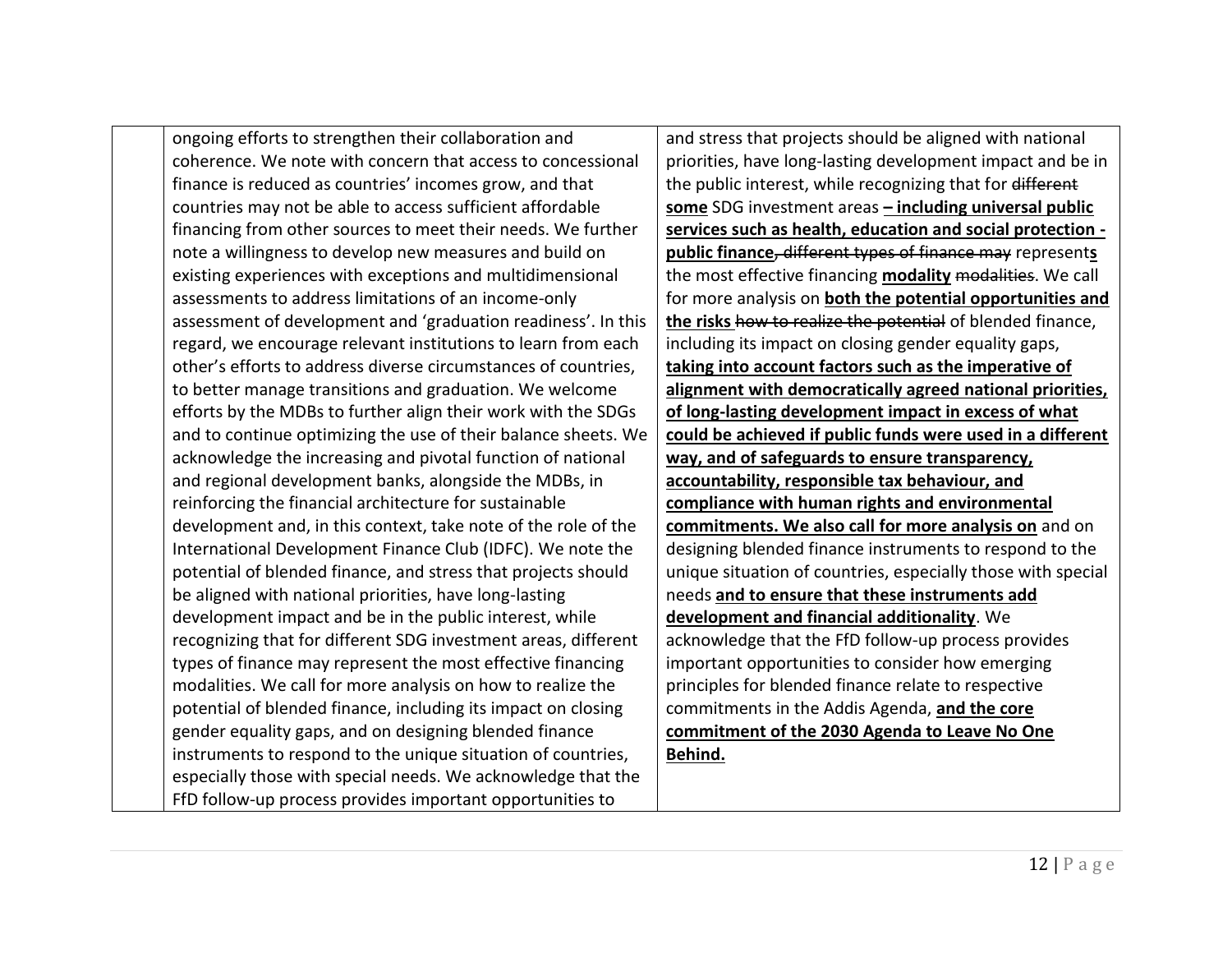|     | consider how emerging principles for blended finance relate<br>to respective commitments in the Addis Agenda.                                                                                                                                                                                                                                                                                                                                                                                                                                                                                                                                                                                                                                                                                                                                                                                                                                       |                                                                                                                                                                                                                                                                                                                                                                                                                                                                                                                                                                                                                                                                                                                                                                         |
|-----|-----------------------------------------------------------------------------------------------------------------------------------------------------------------------------------------------------------------------------------------------------------------------------------------------------------------------------------------------------------------------------------------------------------------------------------------------------------------------------------------------------------------------------------------------------------------------------------------------------------------------------------------------------------------------------------------------------------------------------------------------------------------------------------------------------------------------------------------------------------------------------------------------------------------------------------------------------|-------------------------------------------------------------------------------------------------------------------------------------------------------------------------------------------------------------------------------------------------------------------------------------------------------------------------------------------------------------------------------------------------------------------------------------------------------------------------------------------------------------------------------------------------------------------------------------------------------------------------------------------------------------------------------------------------------------------------------------------------------------------------|
| 19. | We recall the need for transparent methodologies for<br>reporting climate finance and welcome the ongoing work in<br>the context of the United Nations Framework Convention on<br>Climate Change. We note with appreciation the significant<br>scaling-up of the operations of the Green Climate Fund (GCF)<br>but note with concern the challenges in accessing financial<br>resources for climate action in developing countries, especially<br>in relation to funding for adaptation. In this regard, we call on<br>the GCF and other providers to further enhance and simplify<br>access to funding.                                                                                                                                                                                                                                                                                                                                            | Suggested edits: "We recall () Green Climate Fund (GCF),<br>but note with concern the challenges in <b>mobilising and</b><br>accessing financial resources for climate action in<br>developing countries, especially in relation to funding for<br>adaptation and direct access for marginalized groups<br>such as women, grassroots, indigenous peoples and local<br>communities. In this regard, we call on the GCF and other<br>providers to strengthen the effort in climate resource<br>mobilization and further enhance and simplify access to<br>funding and to implement the GCF Gender Equality and<br>Social Inclusion Policy and Action Plan 2018-2020."                                                                                                     |
| 20. | International trade as an engine for development<br>We welcome that in 2017 trade growth recovered, albeit at<br>low rates. We note with concern that exports of LDCs as a<br>share of the global total declined in recent years. We reaffirm<br>that trade can contribute to the promotion of sustainable<br>development and the alleviation of poverty, as recognized in<br>the 2030 Agenda. We underline the importance for all<br>countries, and in particular LDCs, LLDCs and SIDS, to benefit<br>from opportunities that bilateral, regional, plurinational and<br>multilateral trade agreements generate. We welcome all<br>ongoing market access initiatives for LDCs. We will continue to<br>promote a universal, rules-based, open, transparent,<br>predictable, inclusive, non-discriminatory and equitable<br>multilateral trading system as well as meaningful trade<br>liberalization. We will explore policies that encourage growth | Paragraph should emphasise that developing<br>$\bullet$<br>countries' Policy space for structural transformation<br>should be protected and expanded, particularly in the<br>current context where many suffer from commodity<br>traps reinforced by low commodity prices.<br>It is disappointing to know that in spite of the agreed<br>target 17.11 which talks of doubling LDC exports, LDC<br>exports actually declined as a share of global trade<br>even after 2 years of adoption of the 2030 Agenda.<br>Trade can be a contributor to sustainable<br>development, but the lack of fair trade rules can also<br>act as a barrier.<br>Trade liberalisation can be "meaningful" only if it can<br>$\bullet$<br>help promote and not hinder sustainable development |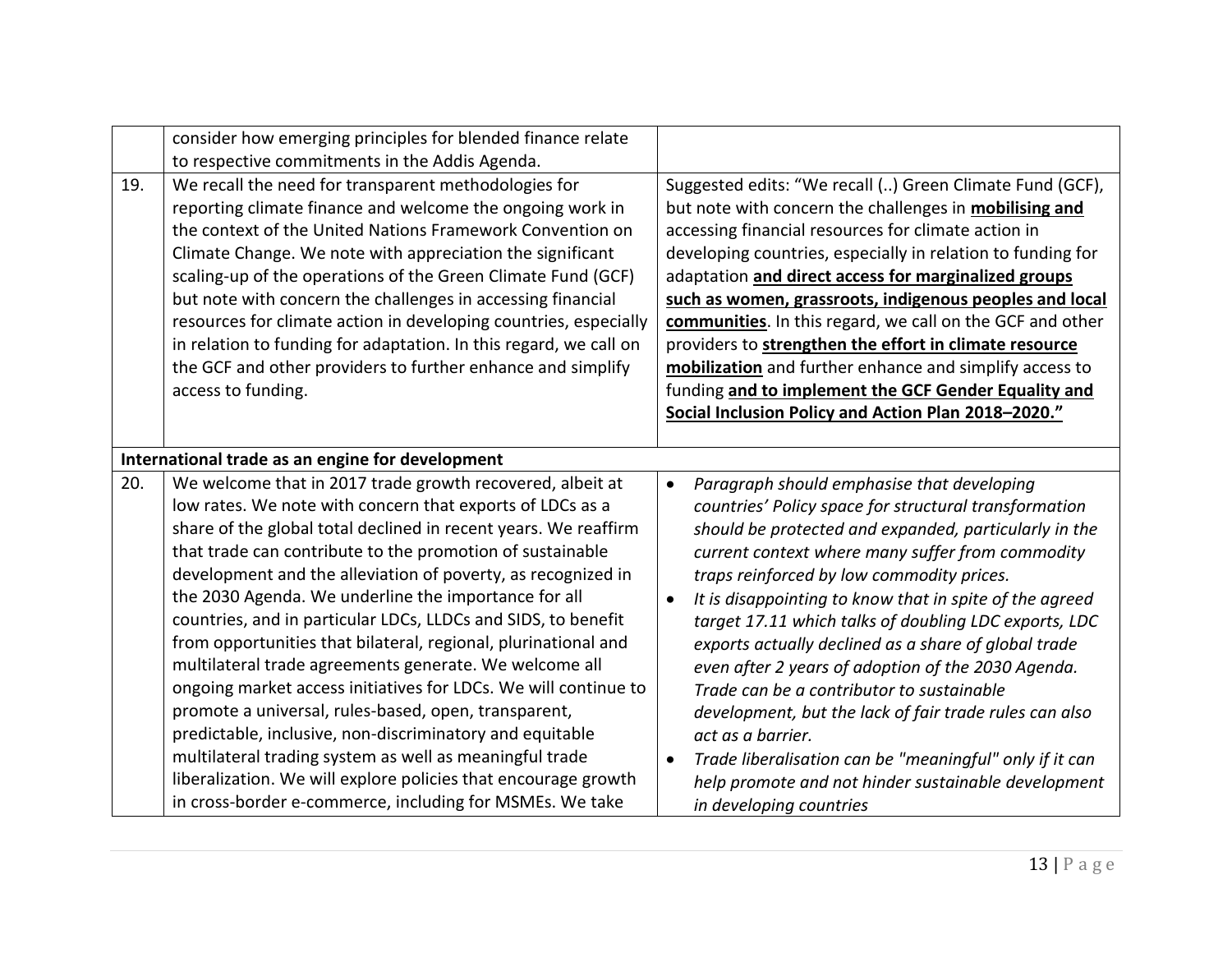|     | note of greater dialogue on aligning new trade agreements<br>with the SDGs.                                                                                                                                                                                                                                                                                                                                                                 | $\bullet$<br>$\bullet$ | E-commerce and MSMEs are "new issues" in WTO<br>negotiations and as yet there is no clear mandate to<br>start negotiations. Many developing countries are<br>opposed to negotiations on these issues fearing a<br>constraint on their policy space which is mentioned in<br>SDG target 17.15. E-commerce rules pose a challenge<br>to policymaking across sectors and in particular to<br>independent industrial, agricultural, employment<br>generation, health, policymaking in developing<br>countries due to the control over "data" and the lack of<br>regulation that mega digital platforms seek to enjoy.<br>The MSME issue represents an attempt to shift special<br>and differential treatment to horizontal preferences by<br>groups e.g. MSMEs and promoting aggressive forms of<br>trade liberalisation which may not actually benefit that<br>group since it is geared towards benefitting large<br>corporations. Given the sensitivity of these issues,<br>there should not be any language on these issues at<br>this stage.<br>The last line should be welcomed. But both new and<br>existing trade agreements have to be assessed against<br>their ability to help or hinder country efforts towards<br>meeting the SDGs. |
|-----|---------------------------------------------------------------------------------------------------------------------------------------------------------------------------------------------------------------------------------------------------------------------------------------------------------------------------------------------------------------------------------------------------------------------------------------------|------------------------|---------------------------------------------------------------------------------------------------------------------------------------------------------------------------------------------------------------------------------------------------------------------------------------------------------------------------------------------------------------------------------------------------------------------------------------------------------------------------------------------------------------------------------------------------------------------------------------------------------------------------------------------------------------------------------------------------------------------------------------------------------------------------------------------------------------------------------------------------------------------------------------------------------------------------------------------------------------------------------------------------------------------------------------------------------------------------------------------------------------------------------------------------------------------------------------------------------------------------------------------|
| 21. | We call for enhancing trade finance. We encourage export<br>credit agencies and MDBs to explore further developing trade<br>and supply chain finance programs. We stress that Aid for<br>Trade, implementation of the WTO Trade Facilitation<br>Agreement, targeted trade-related capacity-building, and<br>continued preferential market access for the exports of LDCs<br>are essential to integrate developing countries, in particular, | $\bullet$              | The Trade Facilitation Agreement is more about<br>facilitating developed country exports to developing<br>and least developed countries rather than the opposite<br>and therefore should not be mentioned as an essential<br>tool to integrate developing countries, in particular,<br>LDCs, LLDCs and SIDS, into the international trading<br>system.                                                                                                                                                                                                                                                                                                                                                                                                                                                                                                                                                                                                                                                                                                                                                                                                                                                                                      |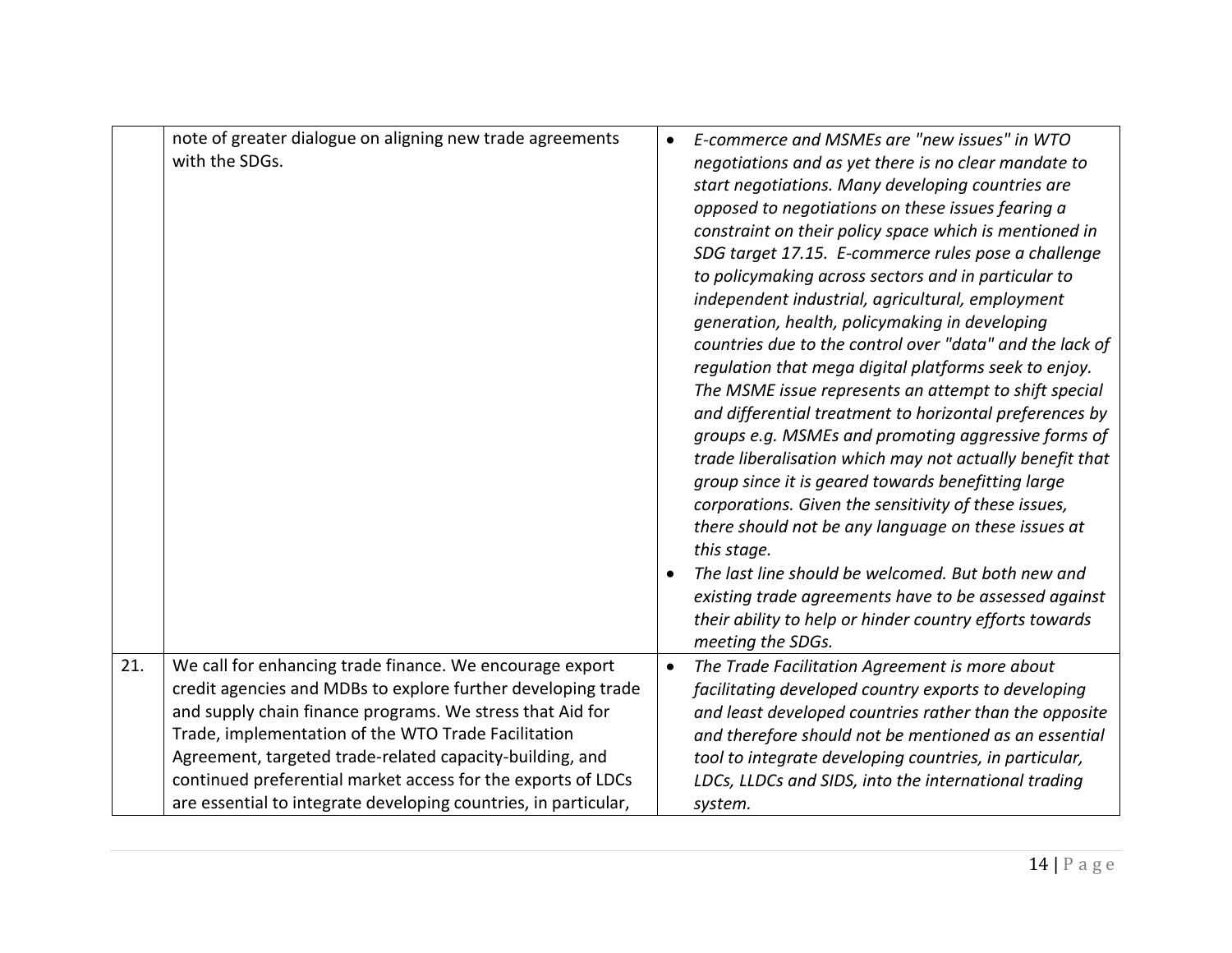|     | LDCs, LLDCs and SIDS, into the international trading system.<br>We take note of the ministerial decisions adopted at the 11th<br>Ministerial Conference of the WTO, held in December 2017.<br>We invite the IATF to continue to monitor developments with<br>respect to the trade financing gaps, particularly for MSMEs, as<br>part of its 2019 report | There should be a para underscoring the need to<br>$\bullet$<br>preserve special differential treatment for developing<br>and least developing countries as per the mandate of<br>the SDG target 10.a. |
|-----|---------------------------------------------------------------------------------------------------------------------------------------------------------------------------------------------------------------------------------------------------------------------------------------------------------------------------------------------------------|--------------------------------------------------------------------------------------------------------------------------------------------------------------------------------------------------------|
|     | Debt and debt sustainability                                                                                                                                                                                                                                                                                                                            |                                                                                                                                                                                                        |
| 22. | We note with concern that emerging debt challenges in                                                                                                                                                                                                                                                                                                   | Suggested edits: "We note with concern that emerging                                                                                                                                                   |
|     | developing countries have intensified, adding to the                                                                                                                                                                                                                                                                                                    | debt challenges in developing countries have intensified,                                                                                                                                              |
|     | challenges to the achievement of the SDGs. We recognize that                                                                                                                                                                                                                                                                                            | and that a rapidly increasing number of countries are                                                                                                                                                  |
|     | it is helpful to differentiate how borrowing resources are used,                                                                                                                                                                                                                                                                                        | becoming highly vulnerable to debt crises, adding to the                                                                                                                                               |
|     | and that effective public investments in infrastructure and                                                                                                                                                                                                                                                                                             | challenges to the achievement of the SDGs. However, we                                                                                                                                                 |
|     | productive capacity in support of the SDGs, under appropriate                                                                                                                                                                                                                                                                                           | note with concern that private financing, including the                                                                                                                                                |
|     | public debt management, can have a positive impact on fiscal                                                                                                                                                                                                                                                                                            | boom in Euro-bonds issuance and public-private                                                                                                                                                         |
|     | space and debt sustainability. We encourage further work in                                                                                                                                                                                                                                                                                             | partnerships, can lead to further increase hidden debt in                                                                                                                                              |
|     | this regard, including how this could be incorporated into                                                                                                                                                                                                                                                                                              | countries. We recognize that () debt distress are flagged                                                                                                                                              |
|     | public debt analysis, notably through the use of tools for                                                                                                                                                                                                                                                                                              | consistently and timely. We welcome the work at the UN                                                                                                                                                 |
|     | quality assessment, while ensuring that risks of debt distress                                                                                                                                                                                                                                                                                          | <b>Human Rights council on guiding principles for assessing</b>                                                                                                                                        |
|     | are flagged consistently and timely. We emphasize that                                                                                                                                                                                                                                                                                                  | the human rights impact of economic reform policies. We                                                                                                                                                |
|     | improving debt analysis and management capacities remains                                                                                                                                                                                                                                                                                               | emphasize () and conditions of lending public and easy                                                                                                                                                 |
|     | important, including through better and broader data                                                                                                                                                                                                                                                                                                    | to track. We acknowledge that mandatory reporting of                                                                                                                                                   |
|     | collection and technical assistance. We encourage creditors                                                                                                                                                                                                                                                                                             | all loans in a public database is important to ensure the                                                                                                                                              |
|     | and debtors to make terms and conditions of lending public                                                                                                                                                                                                                                                                                              | effective and accountable use of loans and recommend                                                                                                                                                   |
|     | and easy to track.                                                                                                                                                                                                                                                                                                                                      | the design of such a database in an appropriate forum."                                                                                                                                                |
| 23. | We recognize the need to assist developing countries in                                                                                                                                                                                                                                                                                                 | Suggested edits: "We recognize () disasters and climate-                                                                                                                                               |
|     | attaining long-term debt sustainability through coordinated                                                                                                                                                                                                                                                                                             | related adaptation needs. This includes the potential of                                                                                                                                               |
|     | policies aimed at fostering debt financing, debt relief, debt                                                                                                                                                                                                                                                                                           | making bilateral and multilateral creditors' debt state                                                                                                                                                |
|     | restructuring and sound debt management, as appropriate.                                                                                                                                                                                                                                                                                                | contingent. We commit (). We reiterate that debtors                                                                                                                                                    |
|     | The devastating impact of the 2017 Atlantic hurricane season                                                                                                                                                                                                                                                                                            | and creditors must work together to prevent and resolve                                                                                                                                                |
|     | underlined that innovative instruments, such as state-                                                                                                                                                                                                                                                                                                  | unsustainable debt situations. We will continue efforts to                                                                                                                                             |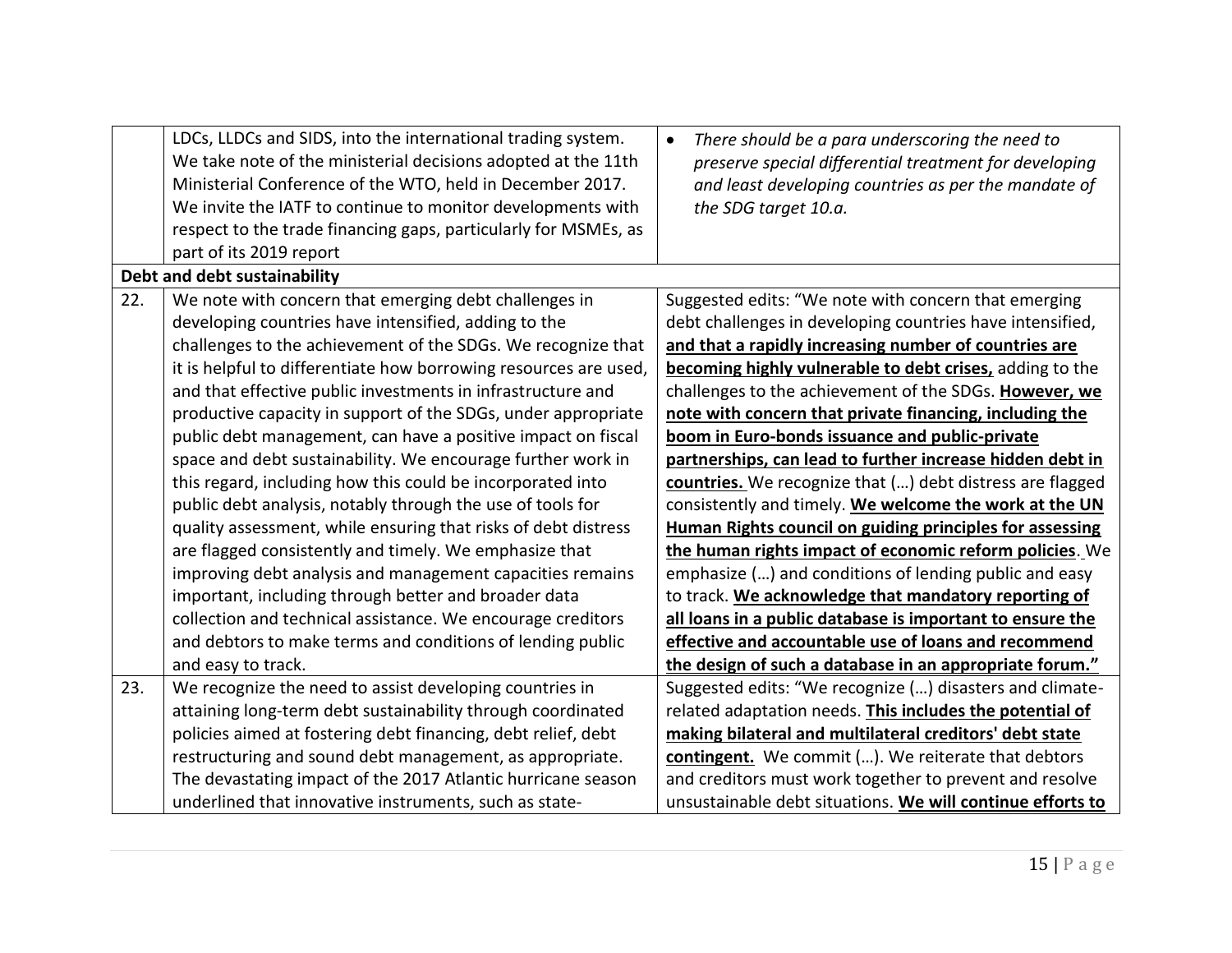|     | contingent debt instruments, can lessen financial stresses in      | make sovereign debt workouts effective and fair, as         |
|-----|--------------------------------------------------------------------|-------------------------------------------------------------|
|     | times of crisis. We intend to explore the potential of             | called for in the Addis Agenda, through a dedicated         |
|     | innovative debt instruments, as appropriate, particularly for      | process at UN General Assembly level. We acknowledge        |
|     | countries and regions facing disasters and climate-related         | that the lack of a Debt Workout Institution is a major      |
|     | adaptation needs. We commit to explore how official creditor       | constraint and will work towards filling this gap, building |
|     | cooperation mechanisms can address the potentially more            | on proposals made in the UNCTAD's Roadmap and Guide         |
|     | complicated future insolvencies, due to changes in emerging        | on Sovereign Debt workouts. We call on all UN Member        |
|     | and developing countries' debt compositions, more                  | States to adopt legislative instruments to prevent non-     |
|     | effectively. We reaffirm the importance of debt restructurings     | cooperative bondholders jeopardising successful debt        |
|     | being timely, orderly, effective, fair and negotiated in good      | restructuring, drawing on existing developments in          |
|     | faith. We reiterate that debtors and creditors must work           | Belgium and other pioneer states. We reiterate our call to  |
|     | together to prevent and resolve unsustainable debt situations.     | work towards a global consensus on ().                      |
|     | We reiterate our call to work towards a global consensus on        |                                                             |
|     | guidelines for debtor and creditor responsibilities in borrowing   |                                                             |
|     | by and lending to sovereigns, building on existing initiatives. In |                                                             |
|     | this regard, we request the IATF, as part of its 2019 report, to   |                                                             |
|     | study complementarities and incongruities of such initiatives,     |                                                             |
|     | as well as to advance the analysis of state-contingent debt        |                                                             |
|     | instruments, GDP-linked bonds, insurance coverage and other        |                                                             |
|     | innovative mechanisms, as a means of reducing risks to             |                                                             |
|     | sovereign balance sheets, particularly in SIDS, LDCs, LLDCs and    |                                                             |
|     | open economies more vulnerable to disasters.                       |                                                             |
|     | <b>Addressing systemic issues</b>                                  |                                                             |
| 24. | We welcome progress in reforming international financial           | First sentence seems very problematic, as it will in fact   |
|     | regulation and commit to implementing negotiated reforms           | limit further - and urgently needed - steps towards better  |
|     | while being watchful of unintended consequences and the            | financial regulation, which still hasn't happened. The      |
|     | need to balance the goals of access to credit with financial       | whole notion of "regulations have already gone too far" is  |
|     | stability. We are mindful of new gaps that may result from         | highly problematic. The consequences for developing         |
|     | financial innovations, including digital finance. We emphasize     | countries, those should be specified and addressed without  |
|     | that correspondent banking is an important means of                | generalization.                                             |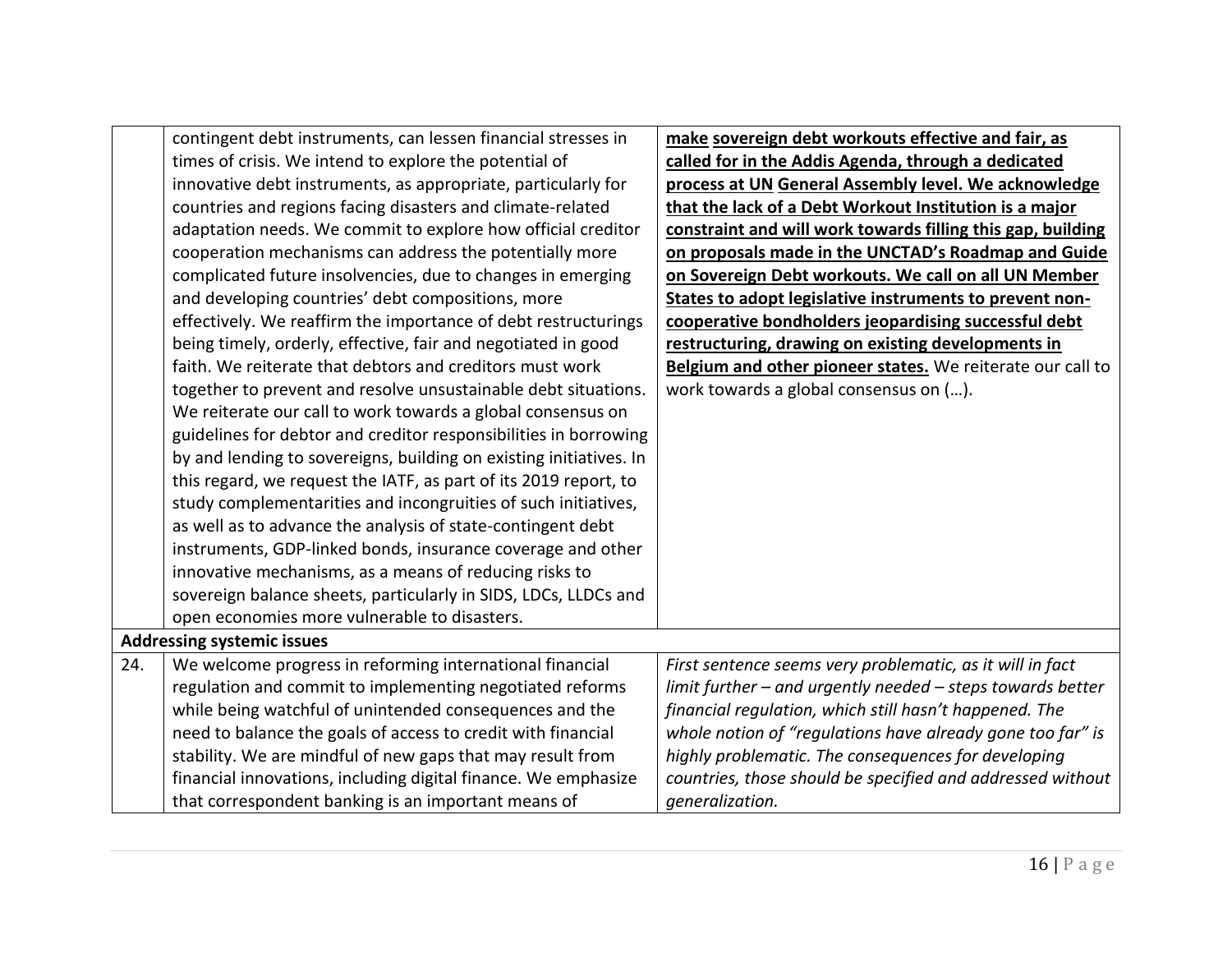|     | facilitating cross-border movements of funds, and enables<br>financial institutions to access financial services in different<br>currencies and foreign jurisdictions, thereby supporting<br>remittance flows. We note with concern the decline in<br>correspondent banking in many regions which, if left<br>unchecked, may be detrimental to the promotion of financial<br>inclusion, and welcome efforts by international organizations,<br>as well as the private sector to address these. We invite the<br>IATF to continue to monitor the decline in correspondence                                                                                                                                                                                                                                                                                                                                                                                                                                                                                                                                                                                             | Suggested edits: "We welcome progress in reforming<br>international financial regulation, but recognise that risks<br>remain high and further work is necessary, and commit<br>to implementing negotiated reforms while being watchful<br>of unintended consequences and the need to balance the<br>goals of access to credit with financial stability. We are<br>$mindful$ $().$ |
|-----|-----------------------------------------------------------------------------------------------------------------------------------------------------------------------------------------------------------------------------------------------------------------------------------------------------------------------------------------------------------------------------------------------------------------------------------------------------------------------------------------------------------------------------------------------------------------------------------------------------------------------------------------------------------------------------------------------------------------------------------------------------------------------------------------------------------------------------------------------------------------------------------------------------------------------------------------------------------------------------------------------------------------------------------------------------------------------------------------------------------------------------------------------------------------------|-----------------------------------------------------------------------------------------------------------------------------------------------------------------------------------------------------------------------------------------------------------------------------------------------------------------------------------------------------------------------------------|
|     | banking and its effects, as well as the possible unintended<br>consequences of international financial regulation, as part of<br>its 2019 report.                                                                                                                                                                                                                                                                                                                                                                                                                                                                                                                                                                                                                                                                                                                                                                                                                                                                                                                                                                                                                     |                                                                                                                                                                                                                                                                                                                                                                                   |
| 25. | We note the ongoing 15th General Review of Quotas of the<br>IMF and look forward to the successful conclusion of the<br>World Bank Group's shareholding reform. We will continue<br>our work on further strengthening the global financial safety<br>net (GFSN) to ensure adequate levels of financing, flexibility<br>and counter cyclicality, including through existing and, where<br>appropriate, new ex-ante instruments. We support efforts to<br>improve the coordination between different elements of the<br>GFSN. We recognize that the international system's overall<br>financial response to disasters is insufficient and that better<br>ex-ante disaster risk reduction and resilience building<br>mechanisms and quick-disbursing ex-post instruments are<br>required. We take note of a growing number of successful<br>regional sovereign risk insurance facilities, while underscoring<br>that global risk management would offer more efficient risk<br>diversification, sustainability and efficiency. We call on<br>development cooperation providers to support countries that<br>are not able to afford participation in these mechanisms. We | It might be timely to start providing more explicit policy<br>guidance to the upcoming quinquennial review of SDR<br>(2021).                                                                                                                                                                                                                                                      |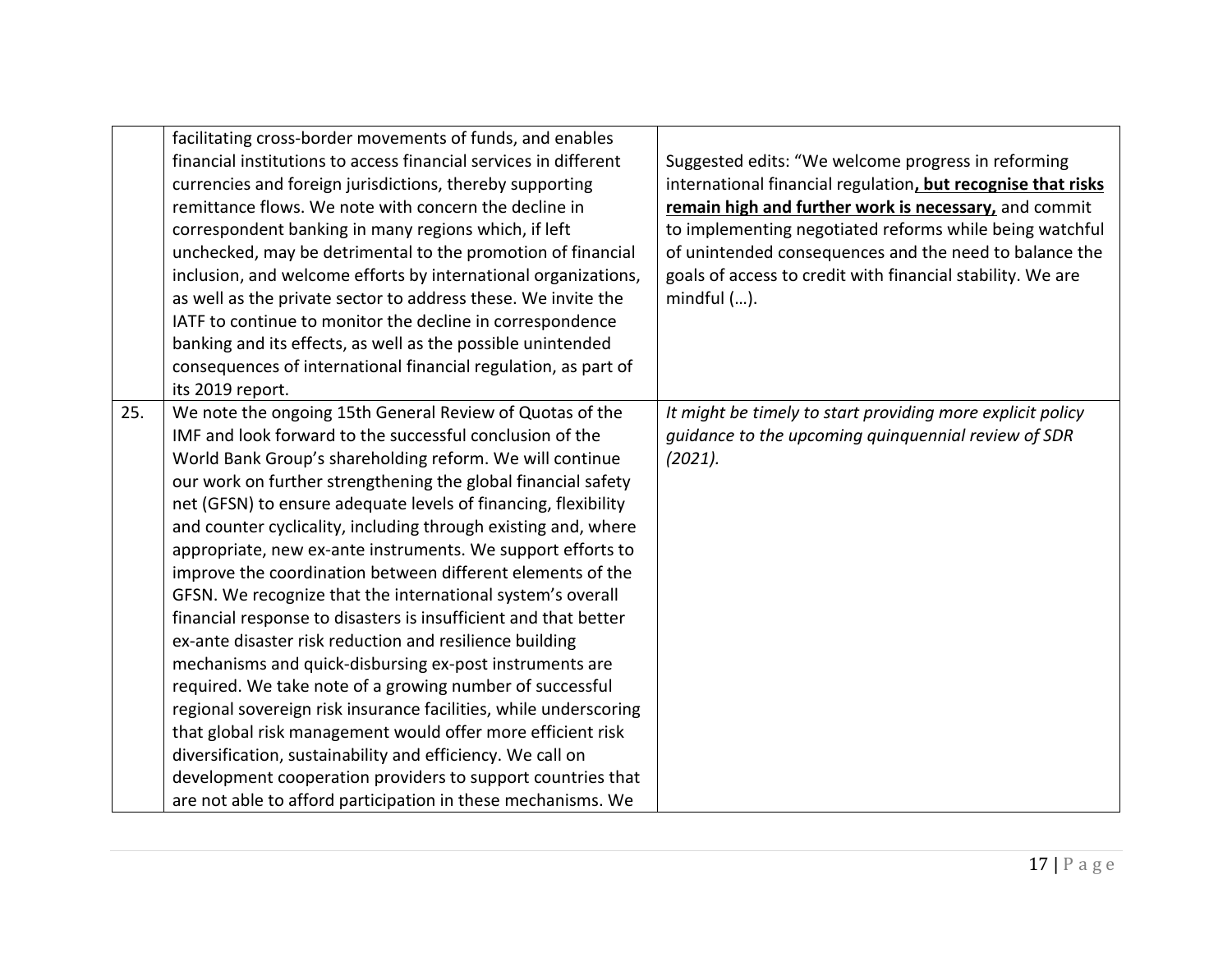|     | invite the IATF to examine existing frameworks and best          |                                                               |
|-----|------------------------------------------------------------------|---------------------------------------------------------------|
|     | practices with regards to approaches to risk management by       |                                                               |
|     | development banks and related financial institutions and to      |                                                               |
|     | report its findings in the 2019 report.                          |                                                               |
|     | Science, technology, innovation and capacity-building            |                                                               |
| 26. | We reaffirm that the creation, development and diffusion of      | Suggested edits: "We reaffirm (). We will support             |
|     | new innovations and technologies and associated know-how,        | lifelong learning and skill acquisition for all, including    |
|     | including the transfer of technology on mutually agreed terms,   | entrepreneurial skills, adapt and strengthen employment,      |
|     | are powerful drivers of economic growth and sustainable          | decent work and social protection systems and measures        |
|     | development. We remain committed to closing the digital          | for all, as appropriate, and make efforts to address          |
|     | divide in access and capacity within and between countries,      | continued gender disparities and <b>progressively</b> enhance |
|     | including the gender gap. We recognize that new technologies     | inclusion of marginalized groups, including for young         |
|     | are affecting the functioning of labour markets, with new        | people and persons with disabilities. We urge Member          |
|     | types of employment in many cases replacing traditional          | States to set nationally appropriate spending targets for     |
|     | patterns of work. We take note of the work of IATF in this       | quality investments in essential public services, in line     |
|     | regard and invite the IATF to continue its work on this topic.   | with the Addis Ababa Action Agenda. Donors should             |
|     | We will support lifelong learning and skill acquisition for all, | support the efforts to reach these targets. In this regard,   |
|     | including entrepreneurial skills, adapt and strengthen           | we invite the Inter-Agency Task Force, within its             |
|     | employment, decent work and social protection systems and        | mandate and existing resources and as part of its 2019        |
|     | measures for all, as appropriate, and make efforts to address    | report, to assess progress and the current financing gap      |
|     | continued gender disparities and enhance inclusion of            | to fully finance universal health, education, and social      |
|     | marginalized groups, including for young people and persons      | protection, and recommend further measures to achieve         |
|     | with disabilities. We invite the IATF to examine the             | the social compact. We invite the IATF ().                    |
|     | implications of fintech and the weightless economy on            |                                                               |
|     | financial inclusion, access to finance and financial regulation. | The development and diffusion of new innovations and          |
|     |                                                                  | technologies can only become powerful drivers of              |
|     |                                                                  | economic growth and sustainable development if they are       |
|     |                                                                  | designed and developed to address the needs of                |
|     |                                                                  | developing countries and marginalized sectors and serve       |
|     |                                                                  | the interest of those who are left behind as envisioned in    |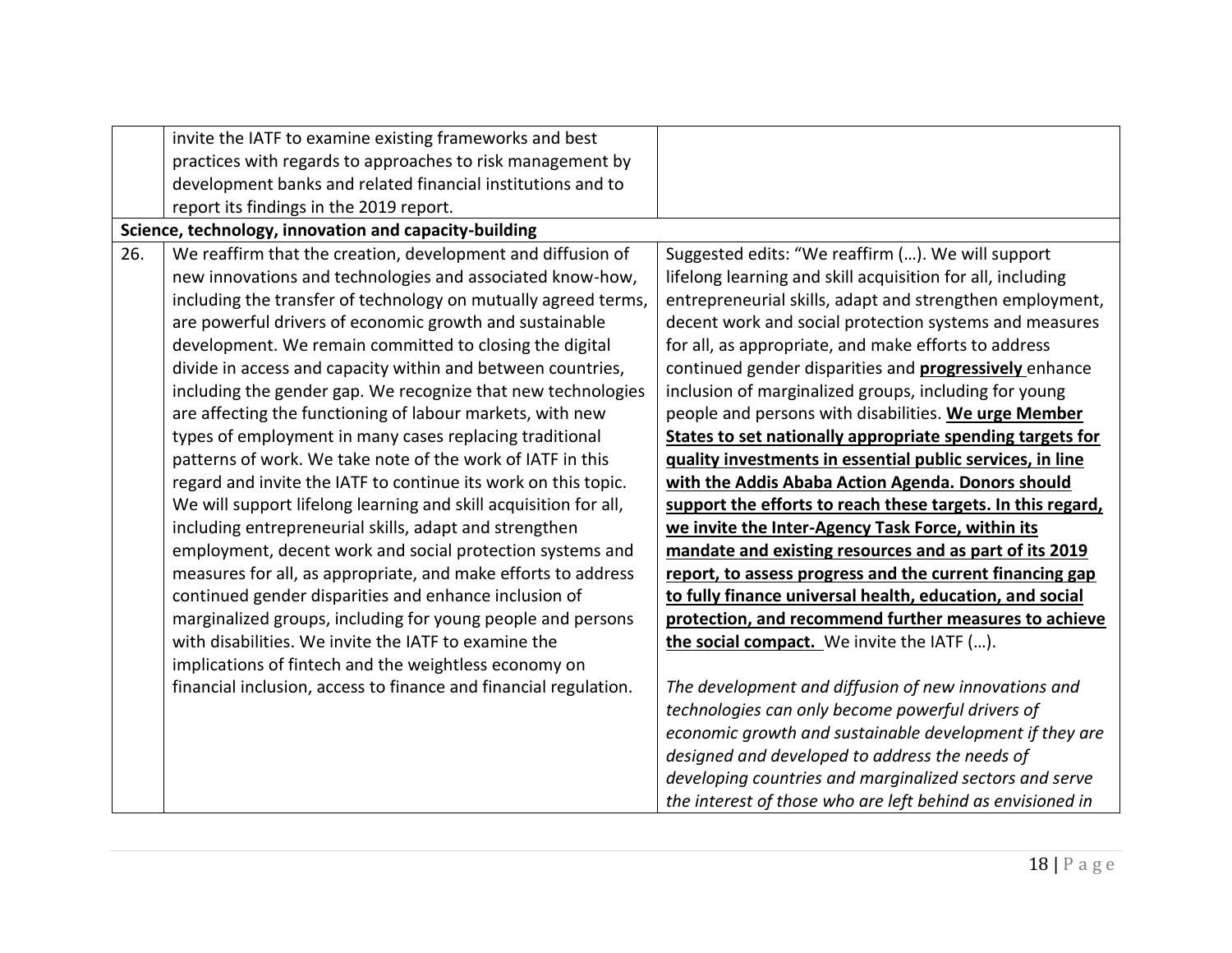|     |                                                                 | the 2030 Agenda. New innovations and technologies          |
|-----|-----------------------------------------------------------------|------------------------------------------------------------|
|     |                                                                 | could exacerbate inequalities and result to further        |
|     |                                                                 | disempowerment if they are developed and diffused top-     |
|     |                                                                 | down and controlled by a few interests through such        |
|     |                                                                 | instruments as intellectual property rights that exclude   |
|     |                                                                 | others from utilizing these technologies to respond to     |
|     |                                                                 | development challenges. The potential adverse impacts of   |
|     |                                                                 | new technologies on labour markets are serious and         |
|     |                                                                 | require anticipatory, multidisciplinary and participatory  |
|     |                                                                 | assessment in order to prevent labor displacement,         |
|     |                                                                 | marginalization of livelihoods and substitution of         |
|     |                                                                 | traditional commodities. Such assessment should also look  |
|     |                                                                 | into equally serious potential impacts of new technologies |
|     |                                                                 | on the environment, biodiversity, culture and society. The |
|     |                                                                 | implications of new technologies on the relevance and      |
|     |                                                                 | applicability of current policies, legislations and        |
|     |                                                                 | regulations that protect human rights, societal welfare    |
|     |                                                                 | and well-being of people and the planet also need to be    |
|     |                                                                 | evaluated. The long-term societal implications of          |
|     |                                                                 | convergence of new technology platforms, such as           |
|     |                                                                 | automation, artificial intelligence and advanced molecular |
|     |                                                                 | technologies, that give rise to current corporate mergers  |
|     |                                                                 | and acquisition in critical sectors such as agriculture    |
|     |                                                                 | require thorough attention.                                |
| 27. | We stress that capacity development is essential for achieving  | Support for capacity-building of developing countries to   |
|     | the 2030 Agenda for Sustainable Development and that            | strengthen their national science, technology and          |
|     | capacity development must be country-driven, address the        | innovation capabilities should broadly include the         |
|     | specific needs and conditions of countries and reflect national | promotion of and tapping the potentials of indigenous and  |
|     | sustainable development strategies and priorities. We           | traditional knowledge systems and community                |
|     | continue to support capacity-building for developing countries  | innovations. Capacity building should not be limited to    |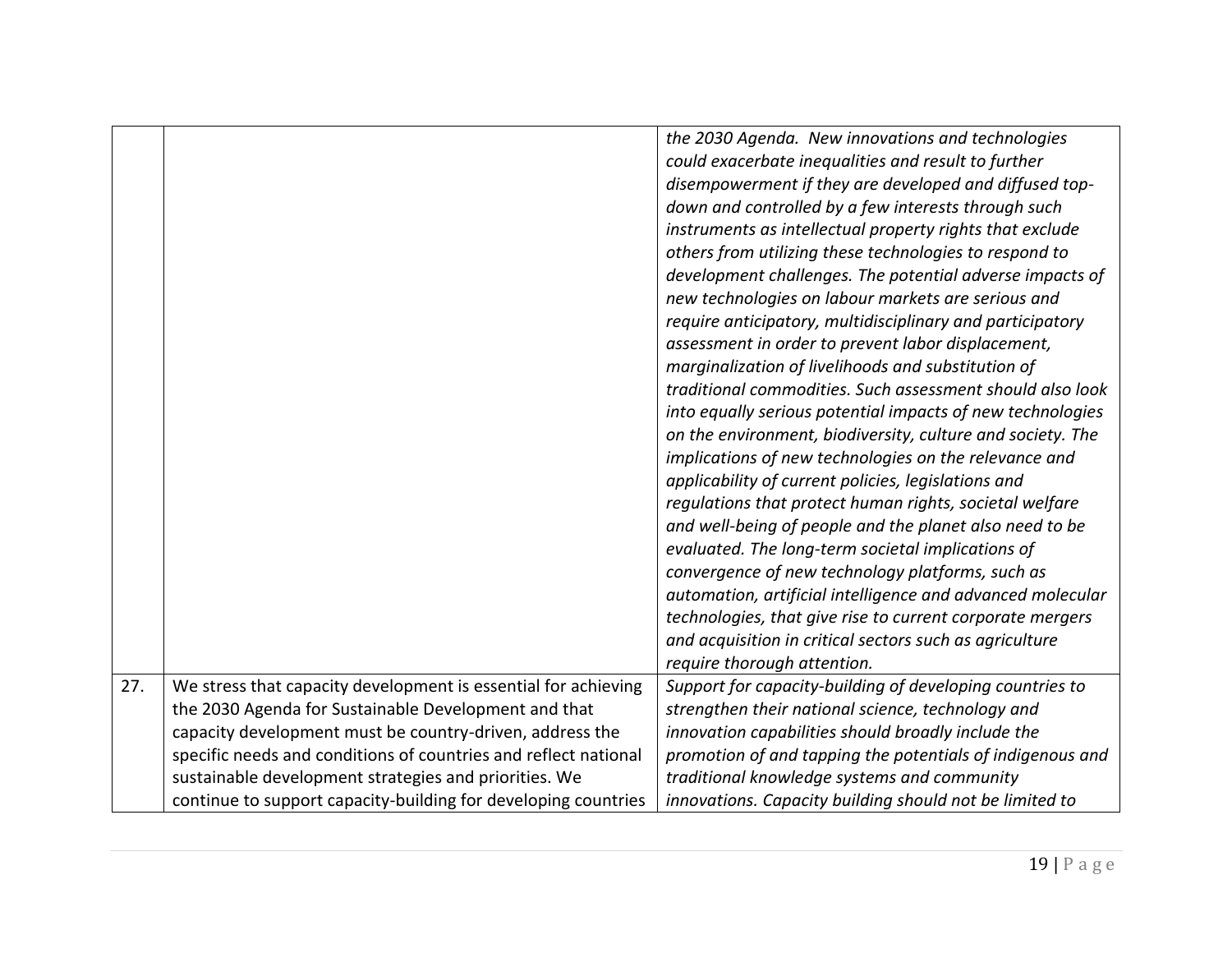|     | to strengthen their national science, technology and              | institutional actors but should be extended to communities  |
|-----|-------------------------------------------------------------------|-------------------------------------------------------------|
|     | innovation capabilities. We welcome that ODA for scientific,      | and peoples' organizations to strengthen their capacities   |
|     | technological and innovative capacity has increased               | to innovate using local resources that directly address     |
|     | significantly, but note with concern that it has not sufficiently | local needs.                                                |
|     | benefited the poorest and most vulnerable countries. We           |                                                             |
|     | welcome the progress made towards the establishment of the        |                                                             |
|     | Technology Facilitation Mechanism and the operationalization      |                                                             |
|     | of the Technology Bank for the LDCs, and we encourage all         |                                                             |
|     | development partners to provide financial and technical           |                                                             |
|     | assistance to ensure their full and effective implementation.     |                                                             |
|     | We invite the IATF to reflect and report on possible options to   |                                                             |
|     | improve developing countries access to appropriate                |                                                             |
|     | technologies and innovative solutions.                            |                                                             |
| 28. | We look forward to the third annual Multi-stakeholder Forum       |                                                             |
|     | on Science, Technology and Innovation for the Sustainable         |                                                             |
|     | Development Goals, to be held in New York, on 5-6 June 2018,      |                                                             |
|     | and its discussion on the SDGs to be reviewed in-depth at the     |                                                             |
|     | 2018 HLPF, indigenous knowledge, STI roadmap and the              |                                                             |
|     | impact of new and emerging technologies on sustainable            |                                                             |
|     | development finance, which will be fed into the preparations      |                                                             |
|     | of the 2018 HLPF and 2019 ECOSOC Forum on Financing for           |                                                             |
|     | Development follow-up.                                            |                                                             |
|     | Data, monitoring and follow-up                                    |                                                             |
| 29. | We recognize that large data gaps persist, particularly at the    | Suggested edits: "We recognize that large data gaps         |
|     | disaggregated levels, and that significant efforts are required   | persist, particularly at the disaggregated levels, and that |
|     | to modernize and strengthen national statistical systems. We      | significant efforts are required to modernize and           |
|     | encourage increased support of all types and from all sources,    | strengthen national statistical systems, including          |
|     | including capacity building and technical support, to             | increased investment in integrated national systems for     |
|     | strengthen statistical systems. We will strengthen our efforts    | gender statistics and better financial sector data. (). We  |
|     | to produce sex-disaggregated data and make better use of          | will strengthen our efforts to produce sex-disaggregated    |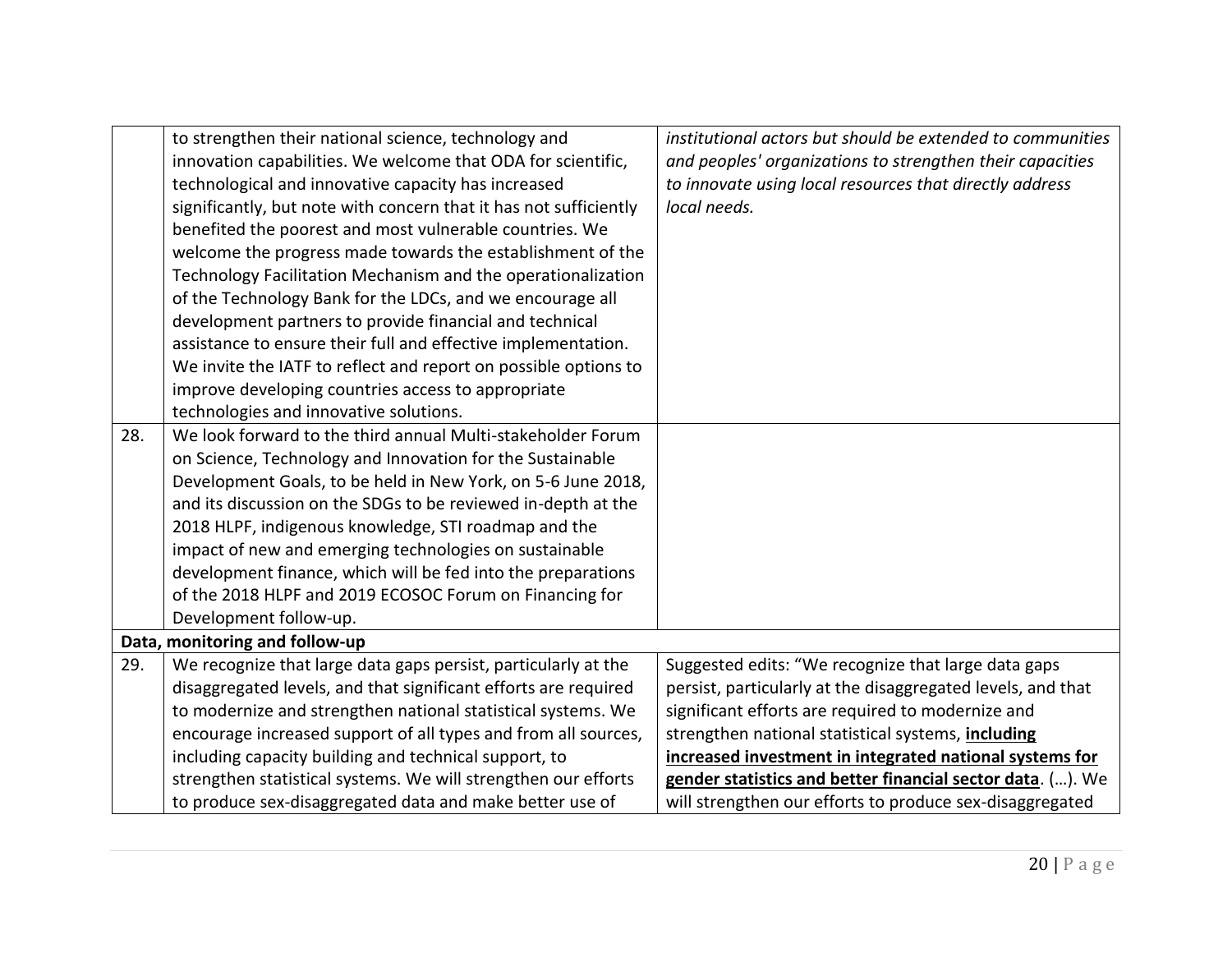|     | statistics to improve policy design and implementation with<br>regards to gender equality and the empowerment of women<br>and girls.                                                                                                                                                                                                                                                                                                                                                                                                                                                                            | data on income, age, ethnicity, location, and disability,<br>and other conditions of diversity and make better use of<br>gender these statistics to improve policy design and<br>implementation with regards to gender equality, and the<br>empowerment of women and girls' human rights and<br>their empowerment.                                                                                                                                                                                              |
|-----|-----------------------------------------------------------------------------------------------------------------------------------------------------------------------------------------------------------------------------------------------------------------------------------------------------------------------------------------------------------------------------------------------------------------------------------------------------------------------------------------------------------------------------------------------------------------------------------------------------------------|-----------------------------------------------------------------------------------------------------------------------------------------------------------------------------------------------------------------------------------------------------------------------------------------------------------------------------------------------------------------------------------------------------------------------------------------------------------------------------------------------------------------|
| 30. | We note the establishment of the Intergovernmental Group of<br>Experts on FfD in response to the Nairobi Maafikiano which<br>was adopted by UNCTAD XIV.                                                                                                                                                                                                                                                                                                                                                                                                                                                         | Suggested edits: "We note welcome the establishment of<br>the Intergovernmental Group of Experts ()."                                                                                                                                                                                                                                                                                                                                                                                                           |
| 31. | We invite international, bilateral and other potential<br>development cooperation partners to consider contributing<br>generously to the Trust Fund to Support Activities for the<br>Follow-up to the International Conference on Financing for<br>Development, in particular to support the travel to and<br>participation of representatives from developing countries, in<br>particular LDCs, LLDCs and SIDS, in the annual ECOSOC Forum<br>on Financing for Development follow-up. We encourage<br>Member States to continue to support the work of the IATF,<br>including through voluntary contributions. | Suggested edits: "We invite () annual ECOSOC Forum on<br>Financing for Development follow-up, and to support civil<br>society participation. We encourage Member States to<br>continue to support the work of the IATF, including<br>through voluntary contributions."                                                                                                                                                                                                                                          |
| 32. | We decide that the 4th ECOSOC Forum on Financing for<br>Development follow-up will convene from 15 to 18 April 2019,<br>and will include the special high-level meeting with the<br>Bretton Woods institutions, the WTO and the UNCTAD. We<br>also decide that the forum's modalities will be the modalities<br>that applied to the 2018 forum. We further decide that in the<br>outcome document of the 2019 FfD Forum we will consider<br>the need to hold a follow-up conference.                                                                                                                            | Suggested edits: "We decide that (). We further decide<br>that in the outcome document of the 2019 FfD Forum we<br>will consider the need to hold agree the date for a follow-<br>up conference. We will use the 2019 FfD Forum to<br>elaborate on necessary reforms to make the FfD Follow-<br>up process more effective with results to be adopted<br>during the 2019 High-level Dialogue on Financing for<br>Development held under the auspices of the UN General<br><b>Assembly in September of 2019."</b> |